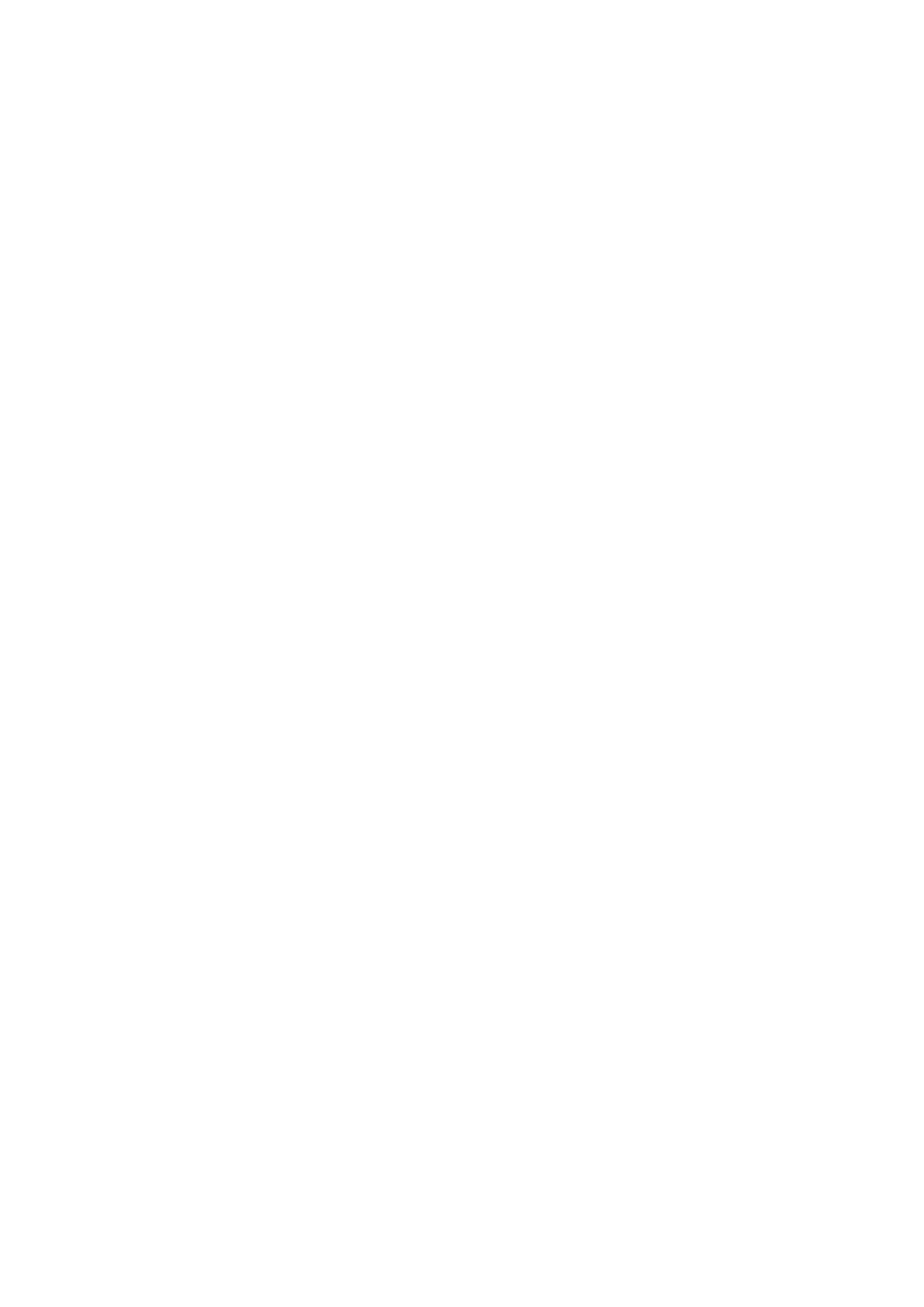Recovering 9/11 in New York

Edited by

Robert Fanuzzi and Michael Wolfe

# **CAMBRIDGE SCHOLARS** PUBLISHING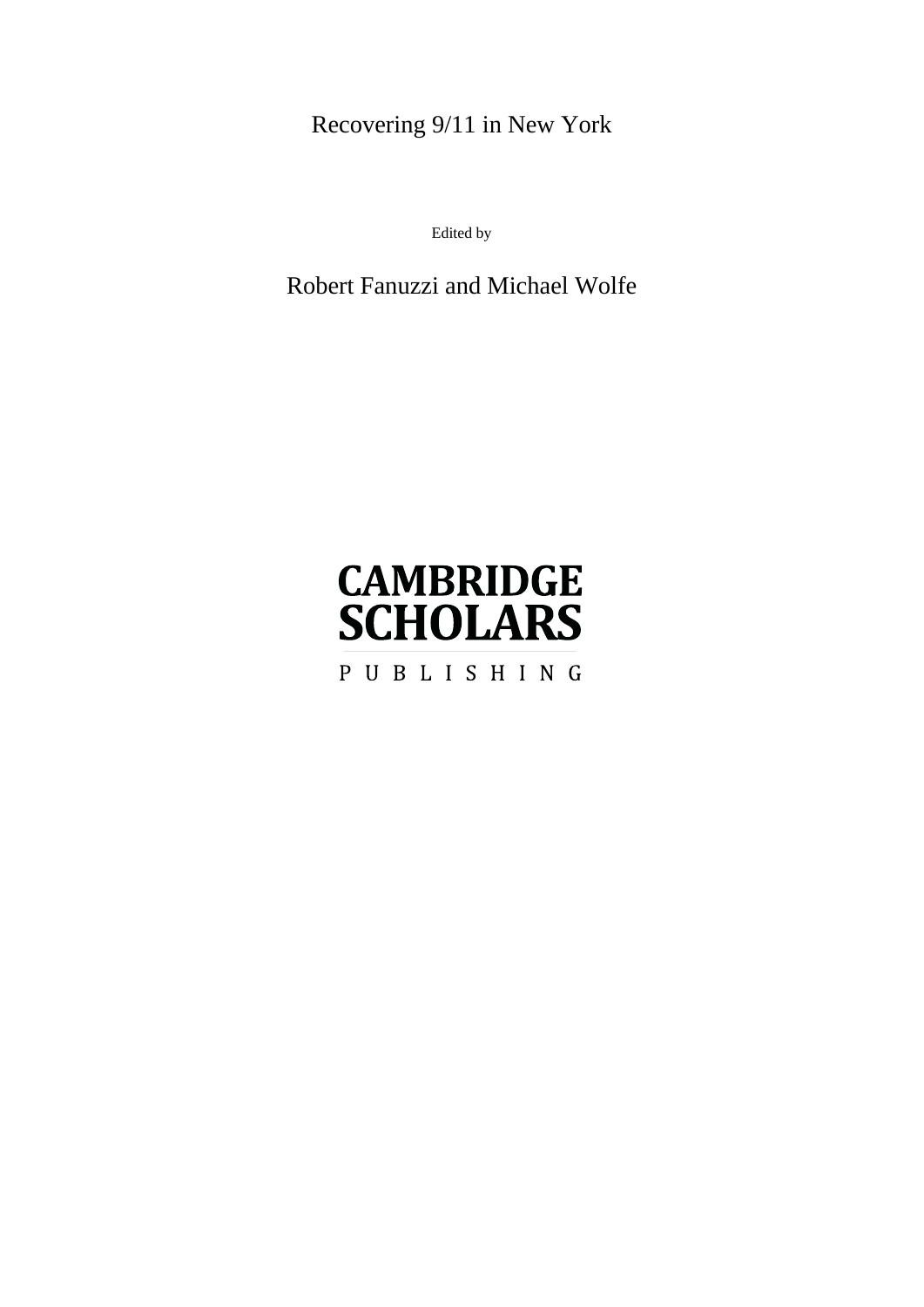Recovering 9/11 in New York, Edited by Robert Fanuzzi and Michael Wolfe

This book first published 2014

Cambridge Scholars Publishing

12 Back Chapman Street, Newcastle upon Tyne, NE6 2XX, UK

British Library Cataloguing in Publication Data A catalogue record for this book is available from the British Library

Copyright © 2014 by Robert Fanuzzi, Michael Wolfe and contributors

All rights for this book reserved. No part of this book may be reproduced, stored in a retrieval system, or transmitted, in any form or by any means, electronic, mechanical, photocopying, recording or otherwise, without the prior permission of the copyright owner.

ISBN (10): 1-4438-5343-7, ISBN (13): 978-1-4438-5343-9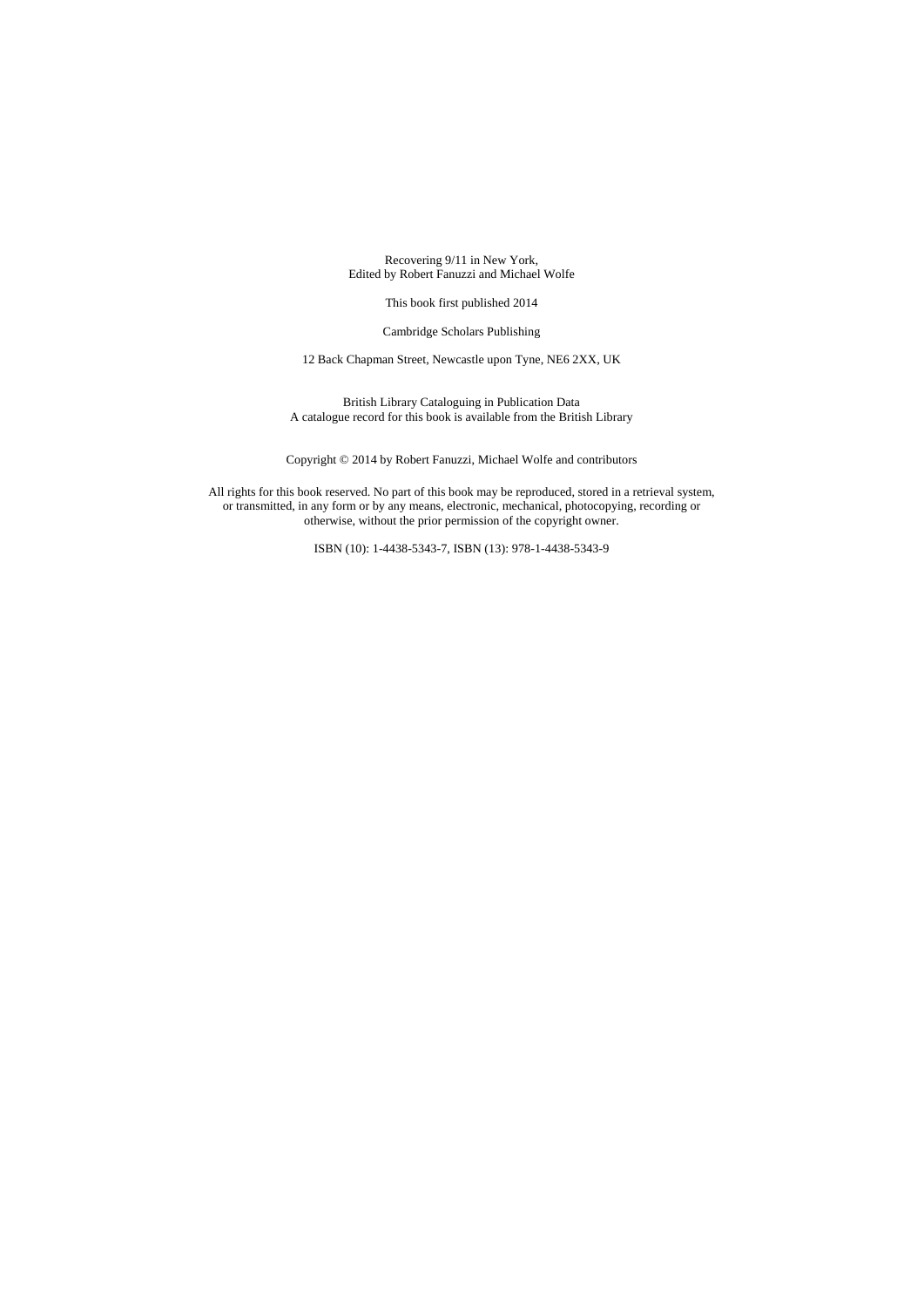## TABLE OF CONTENTS

| Robert Fanuzzi and Michael Wolfe                                                                                                          |
|-------------------------------------------------------------------------------------------------------------------------------------------|
| Part One: Local Expressions of 9/11                                                                                                       |
| Revisiting the Heartbeat: Ten Years Later<br>Joanne Robertson-Eletto                                                                      |
| Park Slope, Brooklyn, in the Aftermath of the Destruction of the World<br><b>Trade Center</b><br>Jerome Krase                             |
| The Iconography of the Twin Towers<br>Jason Steinhauer                                                                                    |
| Ordinary Theologies, Extraordinary Circumstances: Intersections<br>of Faith and Popular Culture among the Ruins<br>Carmen Nanko-Fernández |
|                                                                                                                                           |

## **Part Two:** *Memorializing 9/11*

Chapter Five .............................................................................................. 90 Tales of the Forgotten: Reclaiming the Restaurant at the End of the World Kenneth Womack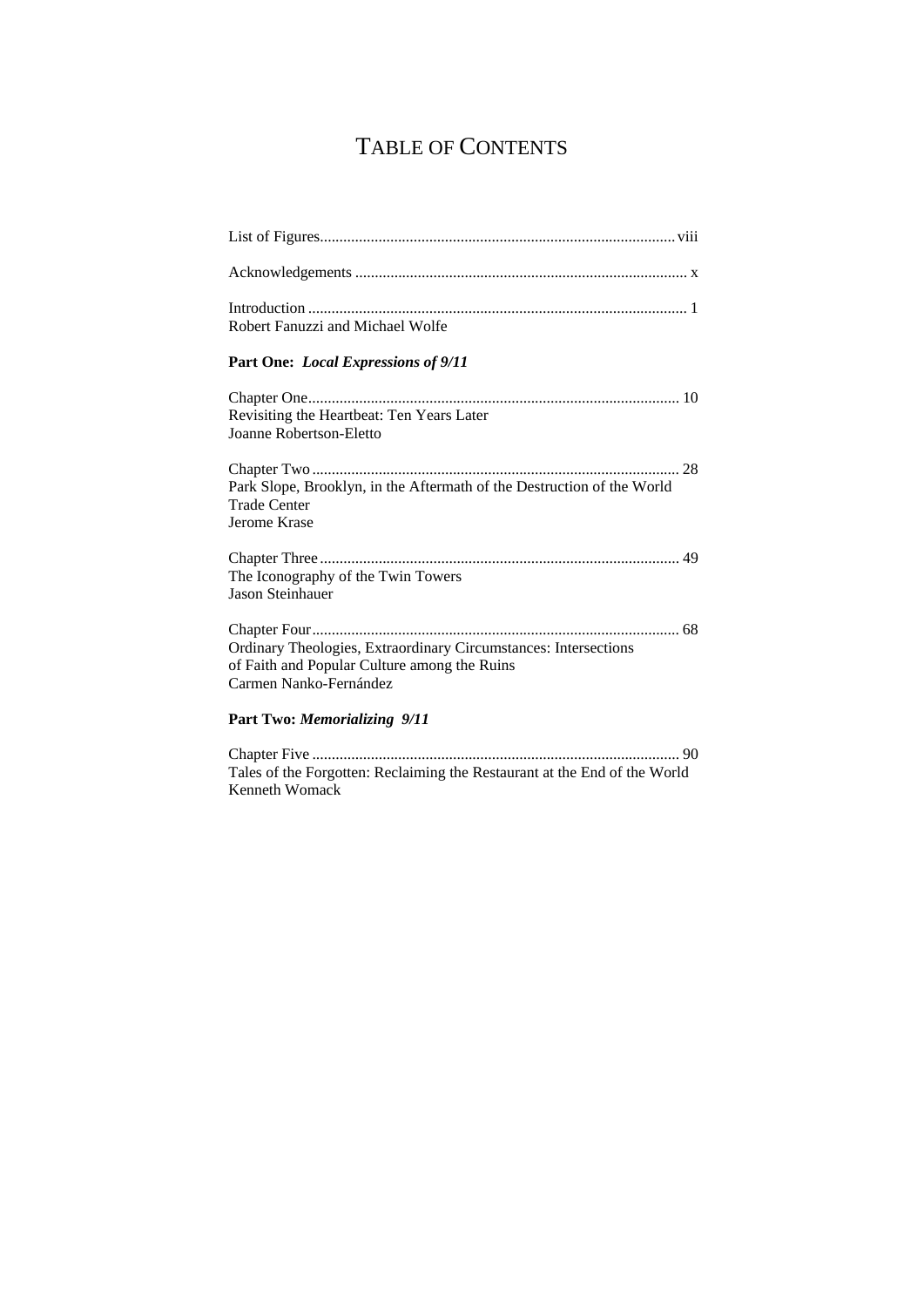| Reflecting Absence: Memorialization of 9/11<br>Inga Meier                                                                                            |
|------------------------------------------------------------------------------------------------------------------------------------------------------|
| Remembering Those Who Did Not Come Home: Challenges<br>of Designing September 11 Memorials in New Jersey<br>Karen A. Franck and Philip Speranza      |
| 9/11 in the Wake of Cosmopolitanism<br>Joseph L. V. Donica                                                                                           |
| Part Three: Responding to 9/11                                                                                                                       |
| Lessons Learned and Lost: Ethnographic Insights on Post-9/11<br>Cultures of Rescue, Recovery and Rebuilding<br>Barrett P. Brenton and Anne M. Galvin |
| The Memorial Quilt at Empire State College<br>Barbara Kantz and Amy Ruth Tobol                                                                       |
| Pedagogical Implications of September 11 <sup>th</sup> : Is There Room for Saving<br>the World?<br>Sean Murray                                       |
| Teaching Middle East History after 9/11<br>Nerina Rustomji                                                                                           |
| Part Four: Representing 9/11                                                                                                                         |
| A Tightrope at the Twin Towers: Falling Bodies and James Marsh's<br>Man on Wire                                                                      |

Christopher Vanderwees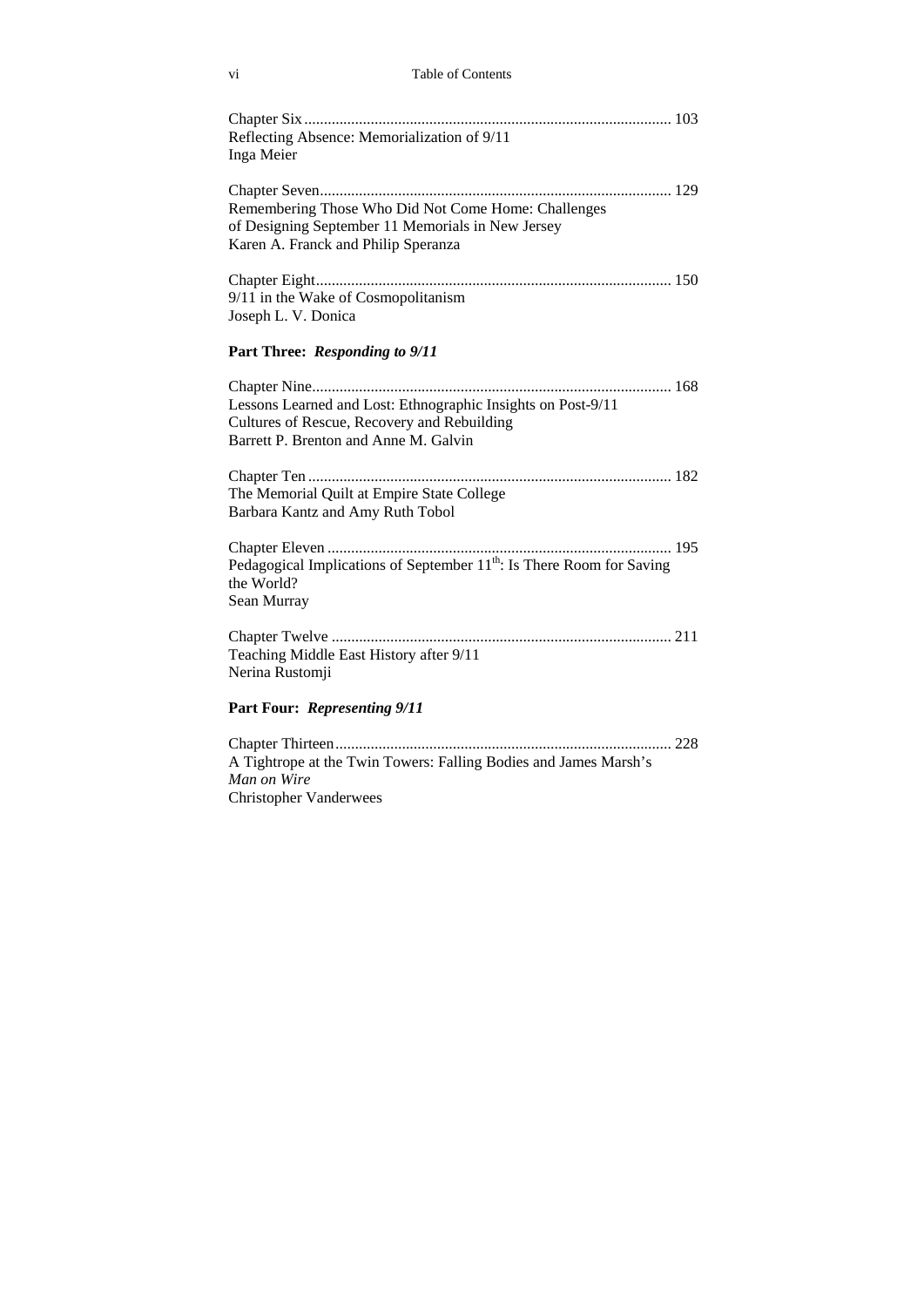| A Failure of Imagination? Problems in 'Post-9/11' Fiction<br>Rachel Sykes                                         |  |
|-------------------------------------------------------------------------------------------------------------------|--|
| Imaging Atrocity: The Function of Pictures in Narratives about 9/11<br>Liliana M. Naydan                          |  |
| National Traumas and National Tragedies: The Vocabulary<br>of Expectation and Lament Post-9/11<br>Jennifer Travis |  |
|                                                                                                                   |  |
|                                                                                                                   |  |
|                                                                                                                   |  |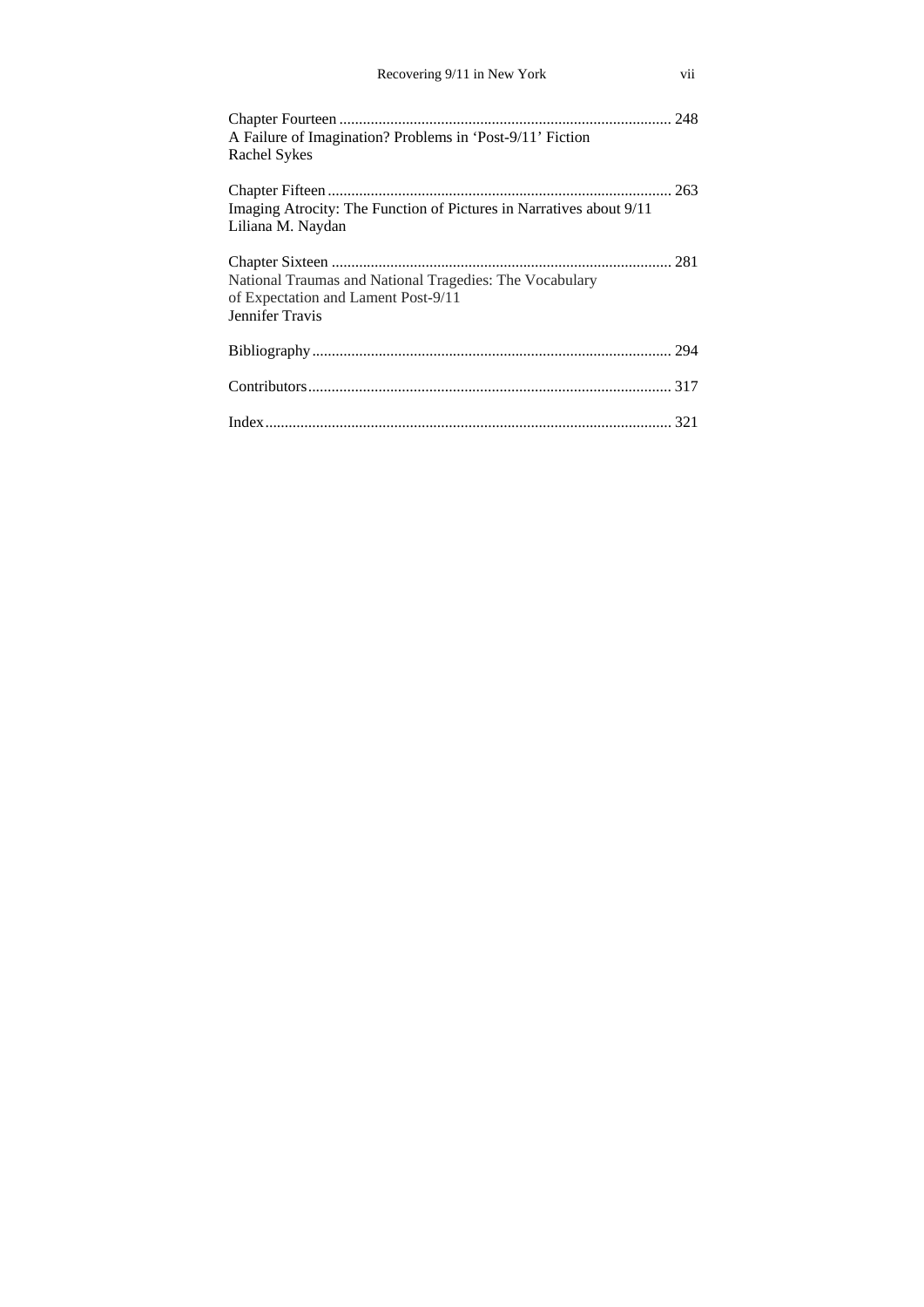## LIST OF FIGURES

- Figure 1.1 Photo courtesy of a New York City firefighter
- Figure 1.2 One of the many sidewalk memorials constructed near Ground Zero
- Figure 1.3 Nemo's respite station close to Ground Zero
- Figure 1.4 One of the many plywood panels filled with notes and messages
- Figure 1.5 My students reading the notes posted outside Nemo's
- Figure 1.6 Broken-hearted Twin Towers, ringed in smoke at their base, sprout angel wings and a halo
- Figure 1.8 Hearts like these decorated a police station near Ground Zero
- Figure 1.7 Children drew countless pictures of the plane and the Twin Towers
- Figure 1.9 Children drew countless pictures of the plane and the Twin Towers
- Figure 1.10 Battery Park 9/11 Memorials
- Figure 1.11 National 9/11 Memorial
- Figure 1.12 Remembering Those Lost
- Figure 1.13 Freedom Tower Rising
- Figure 2.1 Sidewalk Shrine, 2001
- Figure 2.2 The Entrance to Dizzy's, Missing Persons, 2001
- Figure 2.3 Ground Zero Suk, 2002.
- Figure 2.4 Flag and Heart at Ground Zero, 2002.
- Figure 2.5 Twisted Girder Cross at Ground Zero, 2002
- Figure 2.6 The "New View" of Lower Manhattan from the "F" Train, 2001
- Figure 2.7 Queens Museum WTC Memorial, 2002
- Figure 2.8 9/11 Benefit Sidewalk Sale, 2001
- Figure 2.9 The Most Patriotic Block, 2001
- Figure 2.10 Car Window, God Bless America, 2001
- Figure 2.11 Two Hens Bakery Window Display, 2001
- Figure 2.12 Lemonade Stand for Families of 9/11 Victims, 2001
- Figure 2.13 Louie G's Prayers, 2001
- Figure 2.14 Johnny Mack's Bar and Restaurant Window Display, 2001
- Figure 3.1 Delancy Street, January 6, 2006
- Figure 3.2 Ralph's Discount City Shopping Bag, April 23, 2005
- Figure 3.3 Landmark Cleaners, January 14, 2006
- Figure 3.4 Uptown Juice Bar Menu, March 19, 2005
- Figure 3.5 Operation Sail
- Figure 3.6 Manhattan Avenue, October 30, 2005
- Figure 3.7 Playpen, March 16, 2005
- Figure 6.1 Ground Zero, 2007
- Figure 6.2 Ground Zero, 2007
- Figure 6.3 Tribute in Light (2009)
- Figure 6.4 "Missing" signs at the 9/11 Tribute Center, 2007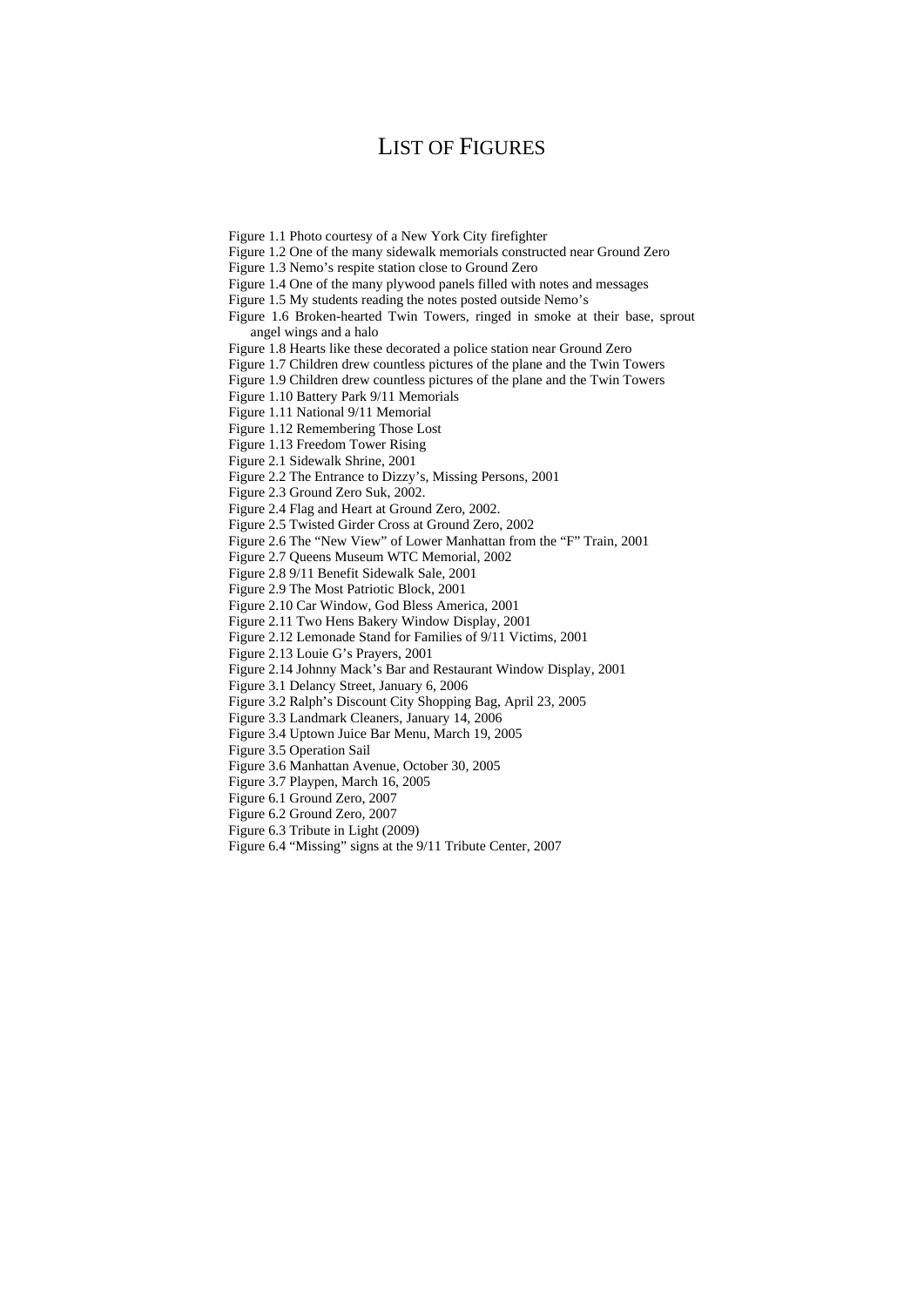- Figure 6.5 "Missing" signs at the 9/11 Tribute Center 2007
- Figure 6.6 St. Paul's Chapel, 2011
- Figure 6.7 St. Paul's Chapel, 2011
- Figure 6.8 Baltimore 9/11 Memorial, 2011
- Figure 6.9 Baltimore 9/11 Memorial, 2011
- Figure 6.10 NYC Fire Museum: The Coat and Helmet of Father Judge, 2011
- Figure 6.11 NYC Fire Museum: 9/11 Memorial, 2011
- Figure 6.12 9/11 Memorial at the Pentagon, 2012
- Figure 6.13 9/11 Memorial at the Pentagon Commemorating Dana Falkenberg, 2012
- Figure 6.14 Benches at the 9/11 Memorial in Shanksville, 2009
- Figure 6.15 "Angels of Freedom" at the 9/11 Memorial in Shanksville, 2009
- Figure 7.1 Memorial in Closter's Memorial Park**:** park in the background
- Figure 7.2 Memorial in Closter, site plan: A room opening into a forest
- Figure 7.3 Memorial in Old Bridge: view of memorial approaching on foot, Cottrell road beyond
- Figure 7.4 Memorial at Municipal Center, Old Bridge: Site plan shows path to the memorial, stelae and Cottrell Road
- Figure 7.5 Memorial in Lincoln Park, Rutherford: site plan shows dense urban context and proximity to Park Avenue
- Figure 7.6 Memorial in Rutherford: close up view of rusted fragment from the World Trade Center
- Figure 7.7 Memorial in Westfield: site plan shows pedestrian, vehicular and NJ Transit movement
- Figure 7.8 Memorial in Westfield: Walk of Dads
- Figure 7.9 Memorial in Closter: warped steel from World Trade Center embedded in the ground surface, showing the time of Flight 11's impact.
- Figure 7.10 Memorial in Hazlet Veterans Park: benches encircle central monument
- Figure 7.11 Memorial in Veterans Park, Westwood: one of four markers honoring residents who died on September 11
- Figure 7.12 Memorial in Old Bridge: one of twelve small granite blocks honoring residents who died on September 11
- Figure 10.1Braglia Quilt Piece
- Figure 10.2 Kantz Quilt Piece
- Figure 10.3 Murphy Quilt Piece
- Figure 10.4 Tobol Quilt Piece
- Figure 13.1 Falling Man. AP Photo. Richard Drew
- Figure 13.2 Lewis Payne, in sweater, seated and manacled. Library of Congress. Alexander Gardner. Washington Navy Yard, D.C.
- Figure 13.3 Philippe Petit waling the tightrope between the towers of the World Trade Center, New York, July 8, 1974. Rex Features. New York Post. Vic Deluca.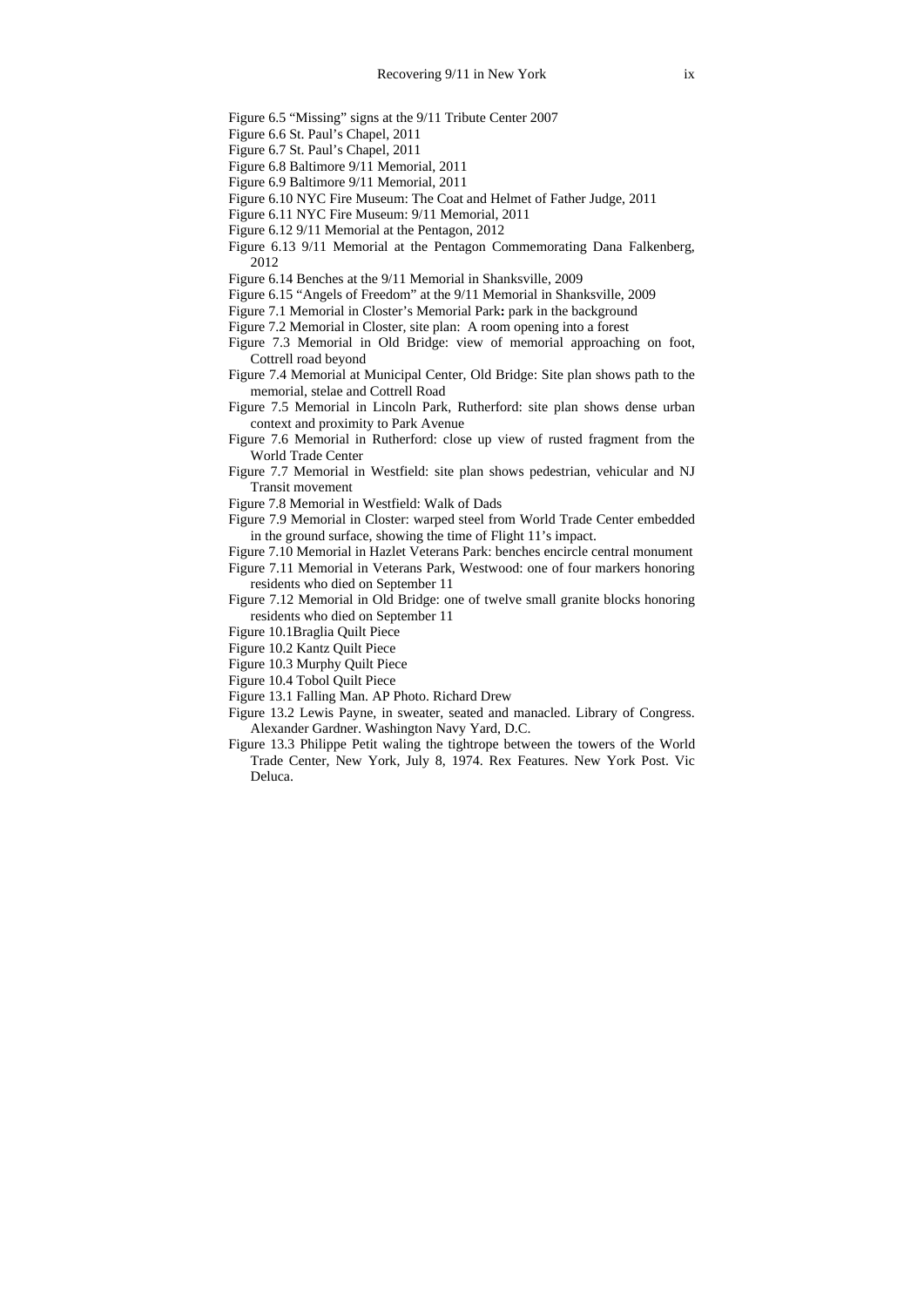### ACKNOWLEDGEMENTS

We wish to take to thank so many people who helped to make possible our 2011 conference, "Making Meaning of 9/11 Ten Years After" and now this book. Our gratitude goes first to Rev. Donald J. Harrington, C.M. As president of St. John's University at the time, he generously supported our desire to study and commemorate events that struck our own university community so very deeply. We also thank Dr. Julia A. Upton, R.S.M., whose support as provost took so many forms, including a splendid paper on spirituality and 9/11. Dr. Jeffrey Fagen, dean of St. John's College of Liberal Arts and Sciences, along with all the wonderful people in the Office of the Dean and the Graduate Division, provided invaluable help with the planning and then holding of our conference. We also wish to express our appreciation to all the people who contributed to our conference conversation by way of papers, panel discussions, or posing questions as audience members. It was a memorable experience for all. This book represents a permanent legacy of that experience for which we would like to thank Carol Koulikourdi, her staff at Cambridge Scholars Press, and Ross Wolfe who lent his considerable skills in photo editing to this collection. Like so many other families in New York, St. John's lost many dear friends and alumni on that terrible day in September. This book is offered in remembrance of them.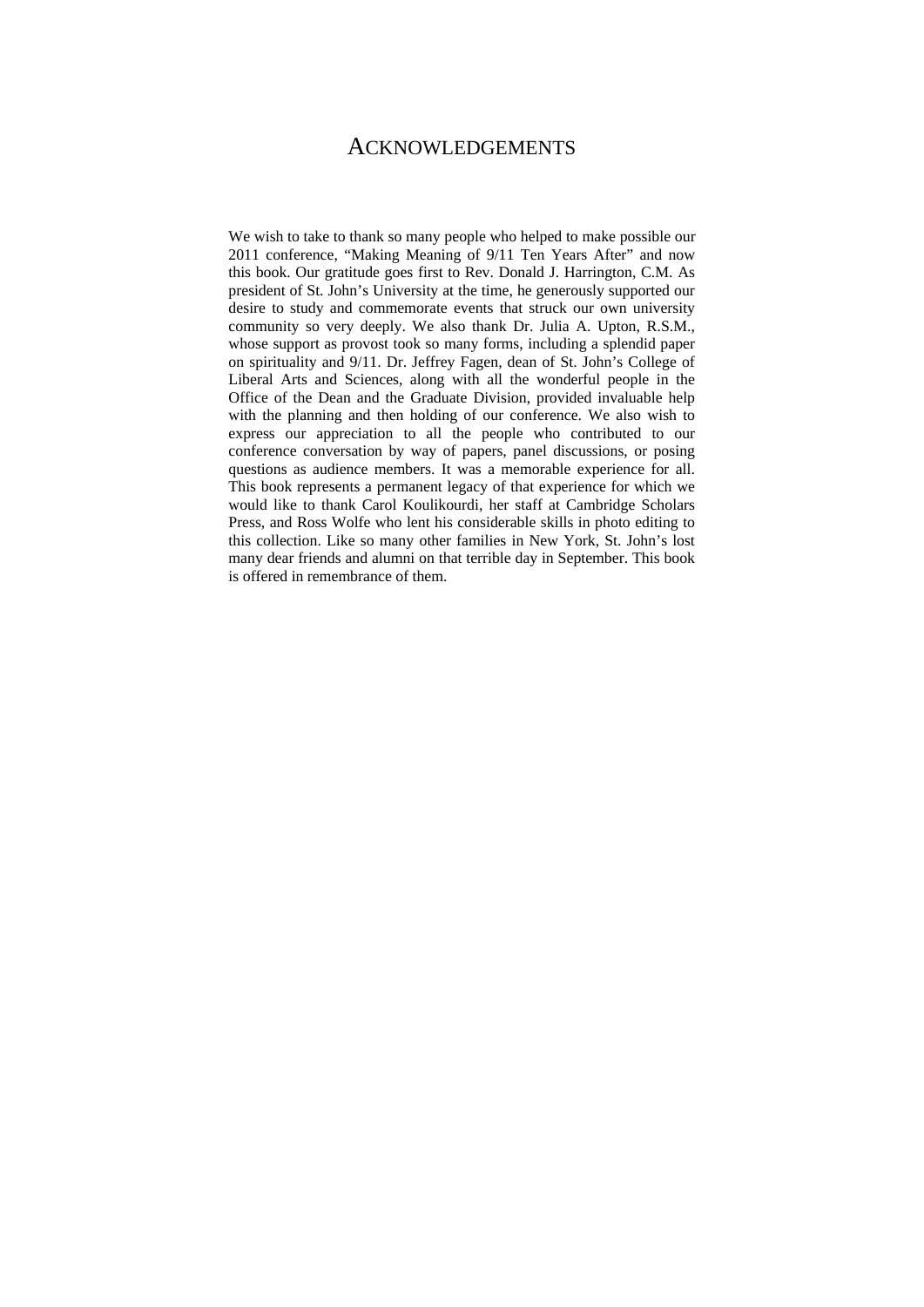## **INTRODUCTION**

## ROBERT FANUZZI AND MICHAEL WOLFE

The impulse to turn fields of battle and wartime violence into hallowed ground is deeply ingrained in American culture. From this impulse has sprung stirring national memorials and commemorative sites like Gettysburg National Park and Pearl Harbor National Memorial. The Oklahoma City National Memorial and Museum offers eloquent testimony to the fact that even as Americans find themselves threatened by stateless terrorist groups and paramilitary organizations that attack without declarations of war, the tradition of transforming sites and moments of violence into markers of national purpose continues to this day.

In 2012, a portion of the National 9/11 Memorial and Museum opened, turning a section of Lower Manhattan previously known colloquially as "Ground Zero" into a national memorial. And yet despite this formal designation, the mission statement of the National 9/11 Memorial and Museum includes language that suggests a shift in the way we remember and memorialize national tragedies. Committed to "demonstrating the consequences of terrorism on individual lives and its impact on communities at the local, national, and international levels", this mission statement reserves a special place for reflection on local impacts of terrorist violence in metropolitan New York rather than simply folding them into larger, more sweeping invocations of national identity and national resolve.

While not polemical in rhetoric or purpose, the Mission Statement of the National 9/11 Memorial and Museum acknowledges a reality that nearly every witness, participant, and commentator on the 9/11 World Trade Center attacks have reiterated from nearly the first 9/11 moments: that the attack that occurred in Lower Manhattan cannot easily be incorporated into a nationalist narrative of war and patriotic resolve. To be sure, a U.S. President did venture to that very spot and effectively launch a "global war on terror" that altered the course of military policy in the United States, transformed the national security state, and authorized intelligence-gathering capabilities that have forever changed the relationship between the federal government and its citizens. But none of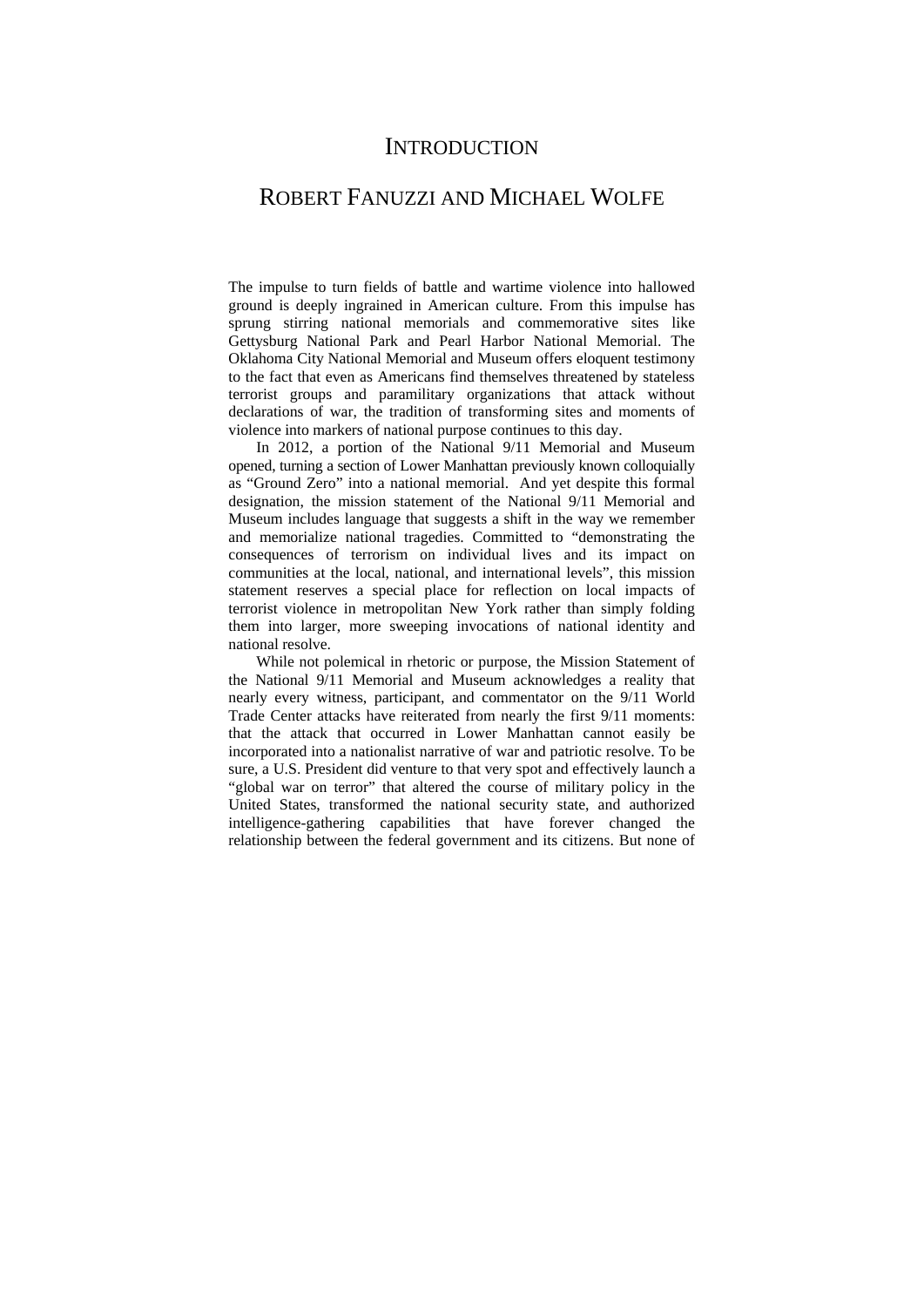#### 2 Introduction

these national and international repercussions seems to have determined the forms that the remembrance of 9/11 and its victims have taken in and around the New York area. A tension remains—a creative tension, we maintain—between the national traditions and languages for commemorating the dead and local responses to 9/11. What do Americans living in New York, New Jersey, and Connecticut know and remember about 9/11 that cannot be nationalized or adopted for nationalist ends? Even while they recover their lives and their memories in the wake of the terrorist attacks, they seem determined to recover 9/11 for New York.

 Perhaps the residents and commuters of the New York metropolitan area, like many Americans, express their discontent with the foreign, domestic, military, and intelligence policies that emerged from 9/11 by implanting a local character in their commemorations and anniversaries. More intriguing is the possibility that the language and rituals of national remembrance and purpose cannot overcome the methods and strategies that New Yorkers use to deal with tragedy. So perhaps the reason is New York itself. Here we are, more than a decade removed from a national calamity that turned New York and the World Trade Center into patriotic symbols, and the gulf between New York and America might well be just as it was depicted on that famous 1976 *New Yorker* magazine cover by Saul Steinberg. New Yorkers, we all know, do things differently and want different things; they may live in the United States but they live and breathe New York. Did 9/11 change any of that?

 This collection of essays offers documentary, clinical, critical and academic evidence about the distinctive way that citizens of the New York metropolitan region recovered from and memorialized the 9/11 World Trade Center attacks. The verdict is in and, as you would expect, they did it their way. Indeed, the essays and photos that we collect in this volume suggest that the 9/11 attacks put in motion a local counter-impulse to the national tradition of battlefield memorials and memorialization. In place of national rituals and languages for remembering the attacks is a distinctly experiential, quotidian pattern of ritualization and recovery that captures more than anything the ebb and flow of modern life in metropolitan New York, now amplified by the scale and gravity of the event to heroize and record for posterity. The convergence of these two aims—to hallow and to live on from moment-to-moment—has created a distinctive archive that we present in this volume, and at the same time, critique.

The language and rituals of post-9/11 recovery we assemble here are indeed unique and rich with meaning and contradiction. They may gesture toward national conventions of memorialization and invoke national traditions of heroism but they just as quickly ground that gesture in a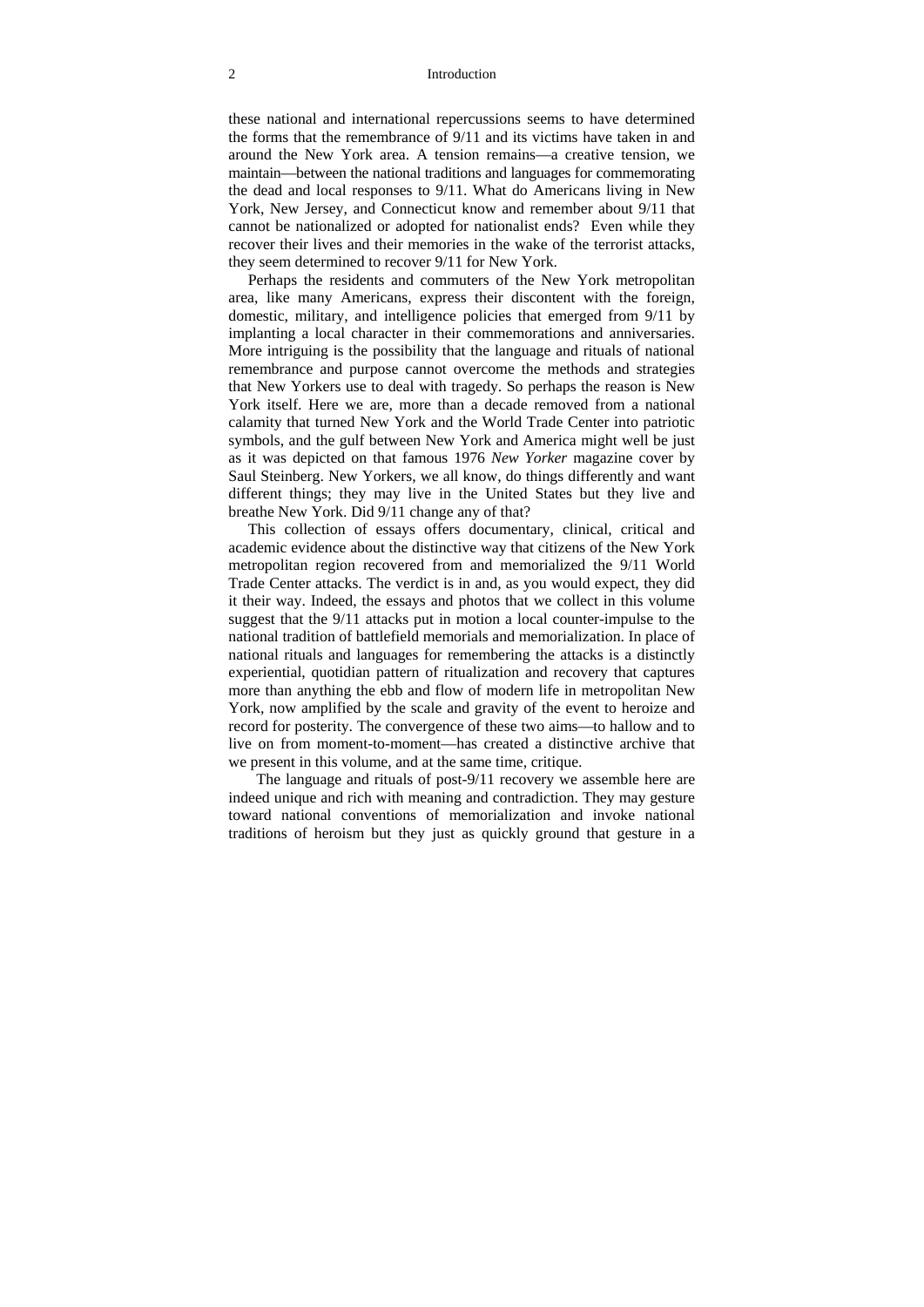setting or cultural practice that announces its local character—its New York or Jersey accent, if you will. Abiding throughout the gestures, rituals, and idioms that we document in this volume is the will to honor metropolitan New York, a homeland that cannot be replaced or subsumed.

Just as powerful in this impulse is a claim of propriety that can be ascribed to this locality—that the World Trade Center attacks will always be a special tragedy for those who live and work in New York, a municipal calamity that temporarily or permanently separated commuters from family members, blew a gaping hole in our beloved skyline, and yes, totally screwed up commuter patterns and work lives in Lower Manhattan for years to come. To recreate and document this perspective is to return to that fleeting instant before the words "America Under Attack" appeared on every television screen, and the World Trade Center attacks became a national tragedy; when they still were just felt and lived by people who lived or came daily to work in New York. To be sure, the outpouring of sympathy and support from communities around the United States in the aftermath of the terrorist attacks did make 9/11 a national event in the best possible way, but the ties of nationalism can be difficult to maintain and harder to quantify. The ties of New Yorkers and of commuters to their communities in the aftermath of the 9/11 attacks, however, are remarkably easy to document and observe, even though they have rarely been acknowledged in a book form.

 The book that has become *Recovering 9/11* dates to a conference called "Making Meaning of 9/11: Ten Years After," held at the St. John's University Lower Manhattan campus on the tenth anniversary of the 9/11 attacks. Located exactly one block from the site still known as "Ground Zero," the St. John's University campus had served as an emergency services center for first responders and victims in the weeks directly after the attacks. A more fitting site for a New York-focused 9/11 conference could not be found, as the university was literally part of that old ten-year history. Charged with that history and its proximity to the emerging World Trade Center, the conference "Making Meaning of 9/11" let in a fresh air of inquiry and invention during a week that saw a virtual tidal wave of commemorative events, anniversaries, media specials and publications. Collectively, those efforts had produced a virtual incantation of the words, "remember," "rebuild," and "recover" that informed and inspired few. In an atmosphere charged with familiar expectations and clichés, we were delighted to find that all the efforts of national leaders and commentators to capture the meaning of the 9/11 attacks were easily matched and in some cases surpassed by the eloquence of everyday acts and the strength of civic spirit. These acts and spirit were found in classrooms, in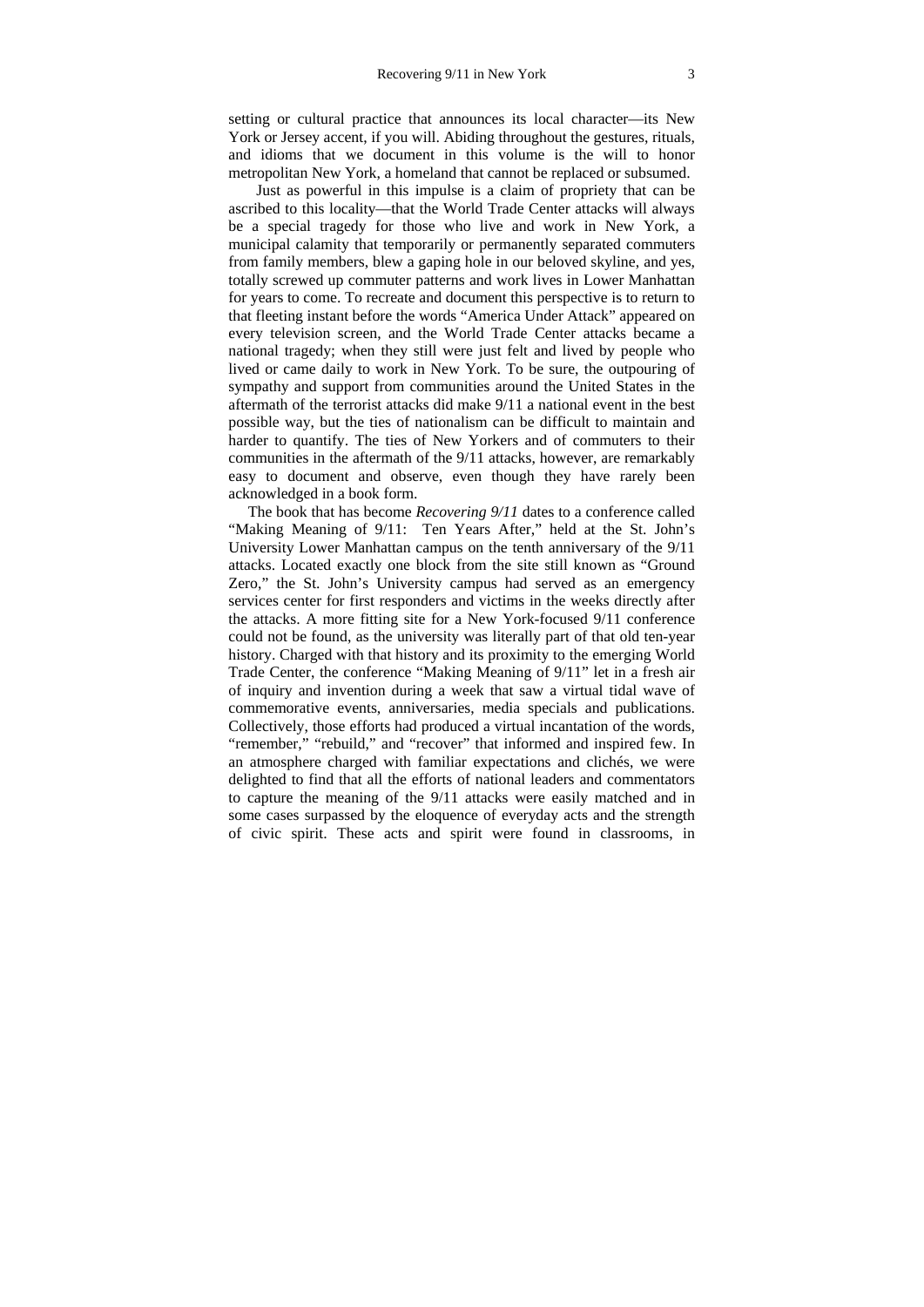#### 4 Introduction

restaurants, in ambulances, on street corners. They were embodied by municipal memorial committees, illegal immigrant workers, and yes, first responders. As our conference participants recorded and presented these negotiations with a ten year-old catastrophe, we came to the realization that they represented a set of cultural practices that had charged and changed New York City and its surrounding area with the spirit of post-9/11 recovery. To the extent that they continue to this day, these cultural practices constitute both an important chapter in New York's metropolitan history and a reminder to us all of the value of public history—that is, the potential of witnesses and participants to make their own meanings of a climactic event in recent United States history from their resources and first-hand experience.

The ambition to present the evidence of New Yorkers' post-9/11 recovery in this book goes hand-in-hand with the impulse to critique the nationalization of this tragedy that, particularly in the direct aftermath of 9/11, stifled creative and truthful ways to think about the impact of the World Center attacks on New York. As readers will discover, they also have only passing relevance to the professional, scholarly, and colloquial languages that the contributors to this volume used to document the post-9/11 recovery and commemorations in greater New York. In order to accentuate and articulate the distinct value of these languages, we also embrace for this volume the critical languages of literary history and cultural studies, which are represented in several essays on the representation of 9/11 near the end of the book. Though hardly blunt instruments, these literary and cultural critiques of 9/11 representation do the important work in this volume of hacking away at the nationalist mythos and ideologies that inhibit our responses to the World Trade Center Attacks. In doing so, they allow reflection on the preceding discoveries and documentation produced by the volume's other contributors—social workers, clinicians, cultural anthropologists, educators, and architectural critics, writers, and those who simply bore witness.

Taken together, the multi-disciplinary perspectives included in "Recovering 9/11" attest at once to the complexity of this topic and the challenge of presenting the evidence of a city post-crisis. Indeed, this collection differs in a number of important respects from the otherwise prodigious list of publications on 9/11 and its aftermath. The vast majority of titles on this subject, regardless of approach, appeared in the two to three years immediately following the attacks; many are compilations of journalistic pieces, eye-witness memoirs, or essays with a focus on international affairs or Homeland Security. These include, for example, anthologies and collections such as Phil Scranton's *Beyond September 11:*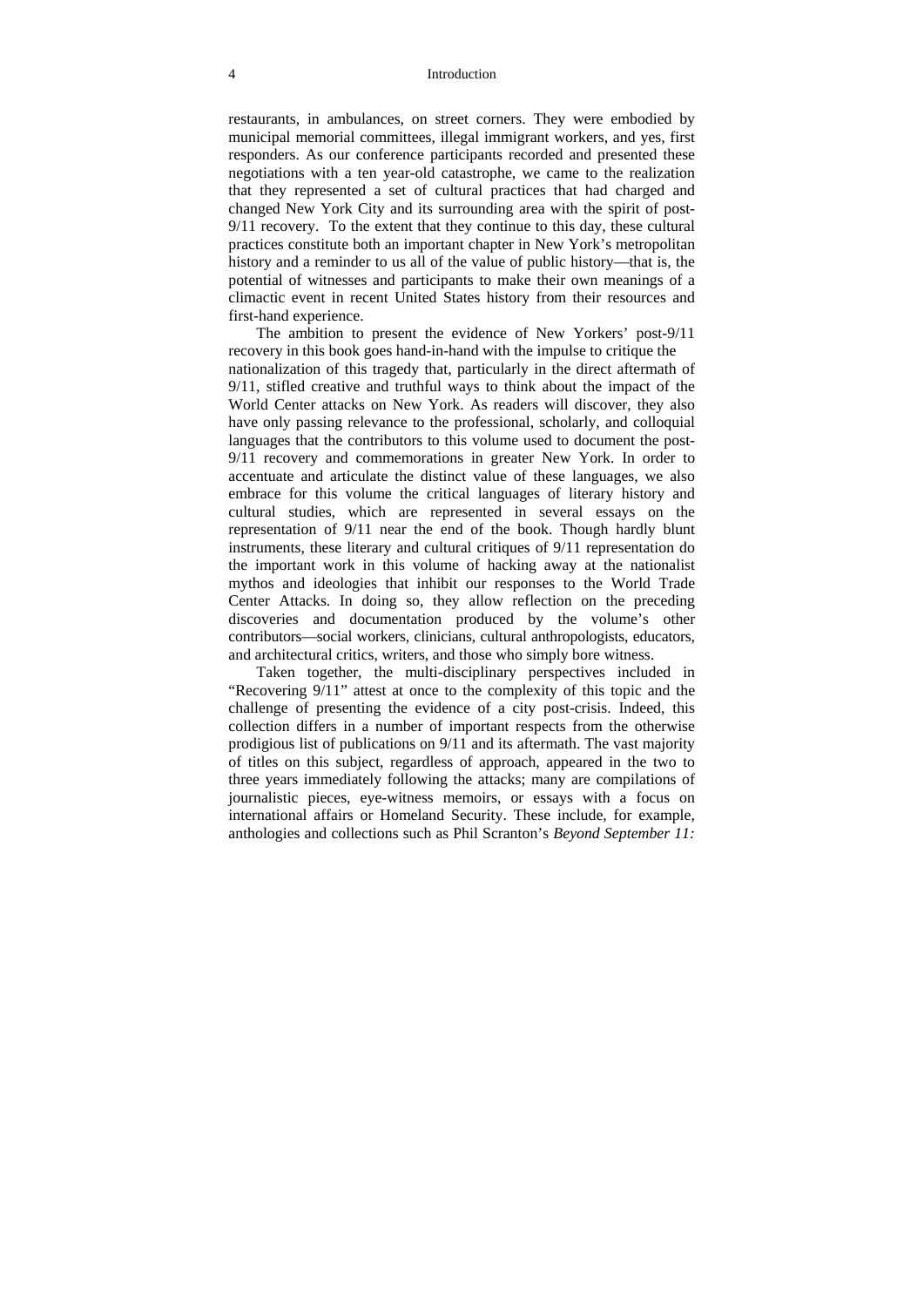*An Anthology of Dissent* (London: Pluto Press, 2002), Eric Hershberg's *Critical Views of September 11: Analyses from around the World* (New York: New Press, 2002) and Fletcher Haulley's *Critical Perspectives on 9/11: Critical Anthologies of Nonfiction*, (New York: Rosen Publishing Group, 2005). Especially notable are two works from Routledge: Ken Booth's and Tim Dunne's *Terror in Our Time*, dealing with international security issues, and Ann Kenniston's and Jeanne Follansbee Quinn's *Literature after 9/11*, which mobilizes a wide variety of theories and discourses to describe the impact of the World Trade Center attacks on literature. *Recovering 9/11* assembles an equally broad and variegated set of approaches—literary, social science, historical, pedagogical, and aesthetic—but focus this knowledge on descriptions and experiences of local impacts that are as broad and variegated as the approaches themselves. It takes a longer, more rounded perspective on the events surrounding 9/11 in the interest of documenting a project of ongoing recovery rooted in the communities and lives of people in the New York metropolitan area.

For these reasons, we are confident these essays will bring renewed interest and critical reflection to the problem of measuring recovery and resilience in the metropolitan area even while memories, gestures of commemoration, and even everyday lives remain unsettled. In this ambition, the book follows a trail brazed by the best critics of 9/11 representation and contemporary memorialization, which include Marita Sturken, Erika Doss, Kristin Haas, and David Simpson, all of whom investigate the conflicted relationship of U.S. citizens to vernacular and monumental structures of commemoration. What they investigate at the national level we document at the local. $<sup>1</sup>$ </sup>

Together, the contributors to *Recovering 9/11* all share a commitment —much discussed at the ten-year anniversary conference—to use our distrust of nationalist representation and manipulative uses of commemoration to generate an interdisciplinary, socially-engaged form of scholarship capable of connecting commentators and scholars more sensitively and intimately with the experiences of people who lived or came to work in New York. In this respect, the contributors were guided not merely by an

1

<sup>&</sup>lt;sup>1</sup> See Martina Sturken, *Tourists of History: Memory, Kitsch, and Consumerism from Oklahoma City to Ground Zero* (Durham, N.C.: Duke University Press, 2007); Erika Doss, *Memorial Mania: Public Feeling in America* (Chicago, Ill.: University of Chicago Press, 2010); Kristin Anne Haas, *Carried to the Wall: American Memory and the Vietnam Veterans Memorial* (Berkeley: University of California Press, 1998); David Simpson, *9/11: The Culture of Commemoration*  (Chicago, Ill.: University of Chicago Press, 2006).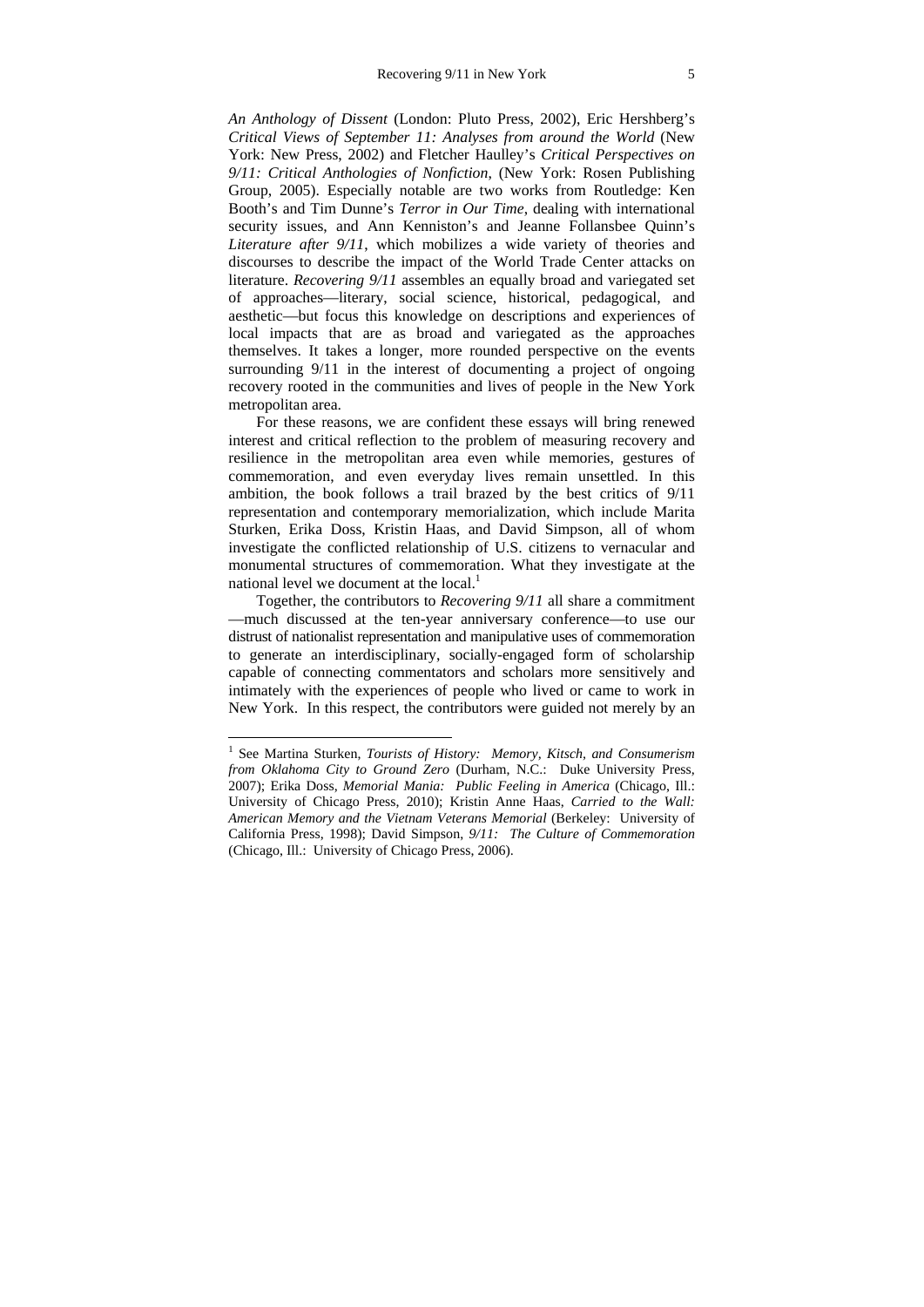#### 6 Introduction

intellectual mission to record a local impact but by a methodology shared by the writers, clinicians, educators, and professionals assembled here: to know their subjects as they really live, and to bring back first-hand knowledge. Indeed, the sensitive and reflective approach of contributors to *Recovering 9/11* brings an immediacy not often found in academic writing precisely because its essays take up directly the lives and efforts of people who have long labored to make meaning of the World Trade Center attacks: the quilt makers, social workers and psychologists, the firstresponders, teachers, clinical psychologists, displaced workers, and all the compassionate, anonymous New Yorkers who document the tragedy in countless creative ways. In doing so, these essays give academics and clinical professionals an opportunity to model a publicly-engaged scholarship that regards the people of a community—in this case, metropolitan New York—as partners and even protagonists in creating paradigms and structures for commemoration.

But while the essays in this collection resist the "nationalization" of the World Trade Center attacks in Lower Manhattan and recover the uniqueness of local responses, they also resist the temptation to totalize those responses into a romanticized concept of "New Yorkers' spirit." On the contrary, they help us to elaborate upon the disparate factors of class, race and ethnicity, profession, and educational attainment that shape life in the complex communities that radiate in, around and beyond the New York metropolitan area. These disparities are on display within the New York classroom that attempts to discuss 9/11, within the New Jersey communities that locally memorialize it, and even within volunteers and professionals we collectively heroize as "first responders." They remind us that 9/11 did nothing to tame the fractious spirit of a region and a city that has always juxtaposed creation with destruction, memory with futurity, and modernity with neighborhood tribalisms. In the years after the completion of the National 9/11 Memorial and Museum focalized the commemorative activities of people in New York, we might well look back at the disparate scenes and occasions for 9/11 commemoration that are recorded here as a unique period in which the warring impulses of New York had free reign to generate both discord and consensus in a bid to deal with calamity.

The collection is comprised of sixteen essays by experts drawn from across a wide range of scholarly and professional fields. Part One, "Local Expressions of 9/11", investigates the question of how people across the New York metropolitan region have remembered and commemorated the events of September  $11<sup>th</sup>$ . This section documents the outpouring of human and local responses to 9/11 in familiar places like the spontaneous writing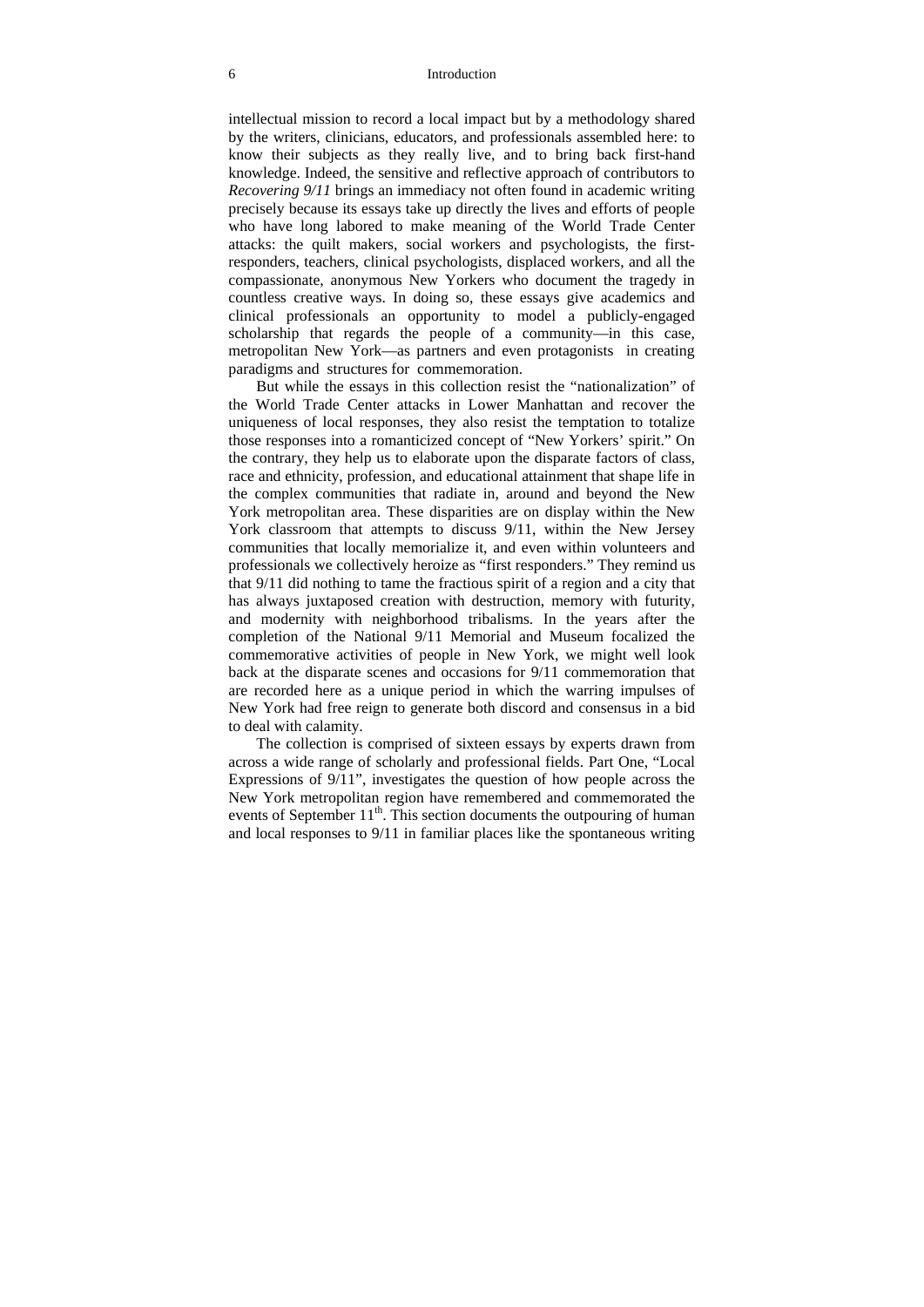that covered public wall surfaces throughout the city and the spectral image of the Twin Towers memorialized in the signage of local small businesses that operated in the shadow of the city's huge finance district. The need for New Yorkers to come together to affirm their unity and sense of community as well as to begin to mourn their loss, also engaged them more fully with the national pastime, as post-9/11 events turned both Yankee Stadium and the New York Mets' Citi Field into secular cathedrals for the assembled throngs.

Part Two, "Memorializing 9/11", gathers together essays that consider diverse ways of remembering the World Trade Center site after 9/11. In doing so, they intervene in the highly charged, contested efforts of various local and national constituencies to control the making of meaning *in situ* after the attacks. In one essay, the forgotten stories of service workers, many undocumented, who perished in the attacks provide a powerful corrective to the monumental scale of 9/11 memorials. Their place in the story of the famous "Windows on the World" restaurant joins those told about the World Trade Center as a tourist destination, a nexus of competing political and economic interests and contested politics, international in dimension, and, finally, as a site of ruin. The impact of the World Trade Center also became manifest in commuter communities throughout suburban New Jersey, where in the years following 9/11, modest, yet moving memorials took form for loved ones and neighbors who never returned home from work on that fateful day. These layered memories complicate, perhaps even render impossible, the complex negotiations to memorialize September  $11<sup>th</sup>$  in a manner that achieves some fixed form or stable consensus.

The essays in Part Three, "Responding to 9/11", engage directly with the emotional and psychological aftermath of the attacks, approaching the questions of healing and teaching from a variety of institutional, professional, and non-professional perspectives. The spontaneous urge to help began minutes after American Airlines Flight 11 struck the North Tower at 8:46 a.m., and continued in the horrifying hours, days, and weeks that followed. Eventually, the bravery and sacrifice of first responders gave way to the arduous efforts of clinicians, religious ministers, and teachers to help people recover. Is their intervention a story of triumph and enlightenment? Emphasizing the resilience of witnesses, family members of victims, and first responders but also the vulnerability of professionals, this section brings together various professional perspectives to critically assess the effectiveness of recovery efforts, including those that take place in the classroom. Classroom discussion, at times, yields real conflict about the ability of students and teachers to make meaning of the World Trade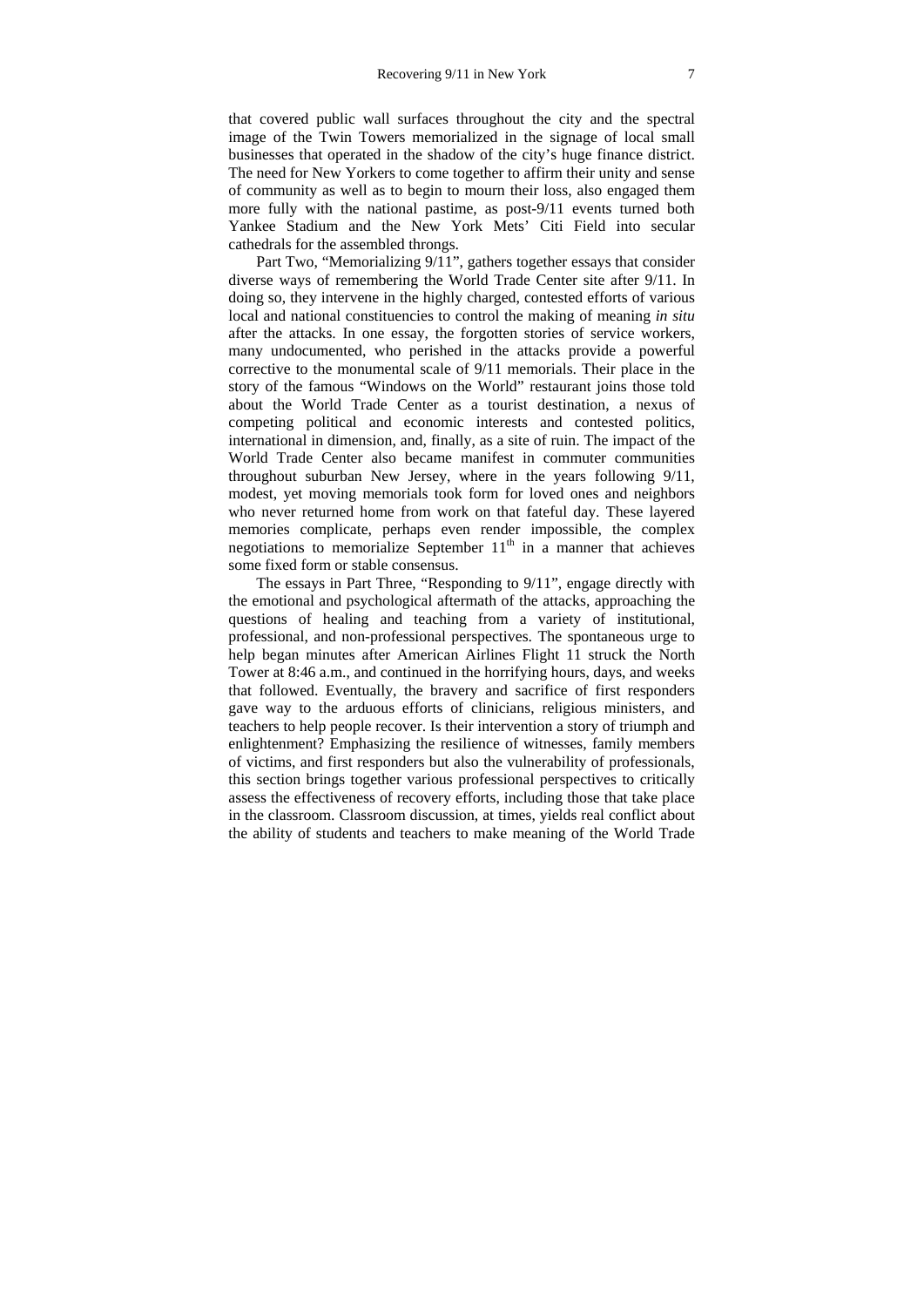Center in the face of media-driven representations of 9/11 and prevailing suspicion or ignorance of the Muslim world.

The volume concludes with a selection of essays that grapples with the challenge of "Representing 9/11." Contributors to this section evaluate contemporary novels and films that have risked engagement with deep narrative traditions to translate the recent memory of public events into resonant stories and imaginative language. No representation, not even the 2007 documentary recounting Philippe Petit's dramatic and triumphal tightrope walk in 1974 between the Twin Towers of the World Trade Center, allows us to retreat to the simpler time before these towers were national symbols. We are invited to glimpse instead the making of the tenuous connection between New York City's landmark skyscrapers and national symbolism before and after the destruction of the towers. The contributors' incisive critiques of post-9/11 American fiction question whether "representing  $9/11$ " can or should ever become a literary genre or branch of national literature, given the contradictions that exist between the national meaning, public history, and the private and increasingly complex international lives of New Yorkers affected by the World Trade Center attacks. The historical example of nineteenth-century American literature, which, in the aftermath of the United States Civil War, also struggled with the patriotic, national meaning of the war's human toll, provides a cautionary tale. Can we better understand the burden of expectation that we have placed on literature, on memorials, on media representations and on professionals by thinking more broadly historically and nationally—about our capacity to remember? We close this book with the invitation to consider this question in light of the attempts of residents of the New York metropolitan area to make their own distinctive, unique contribution to this ongoing national effort.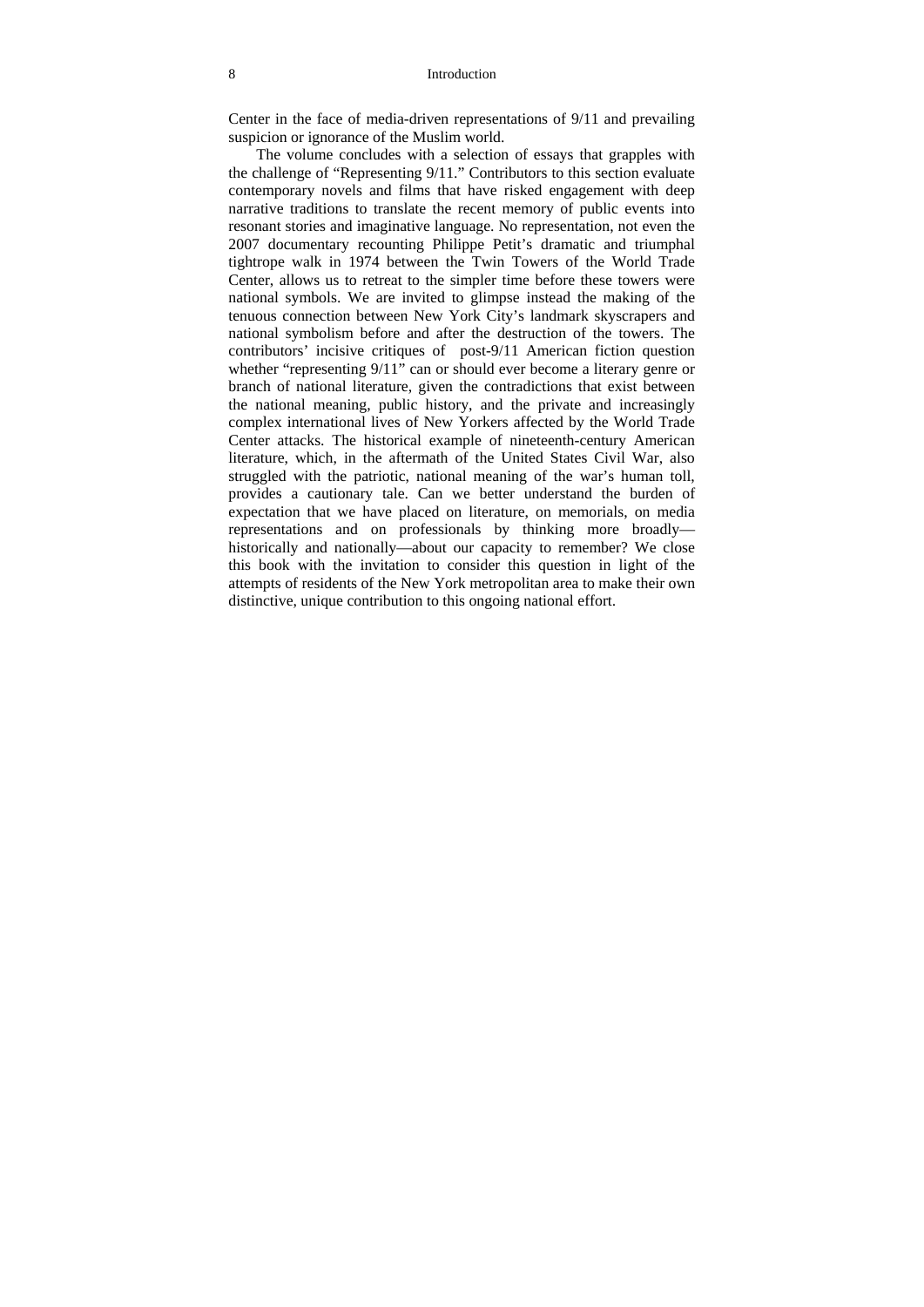## **PART ONE:**

## **LOCAL EXPRESSIONS OF 9/11**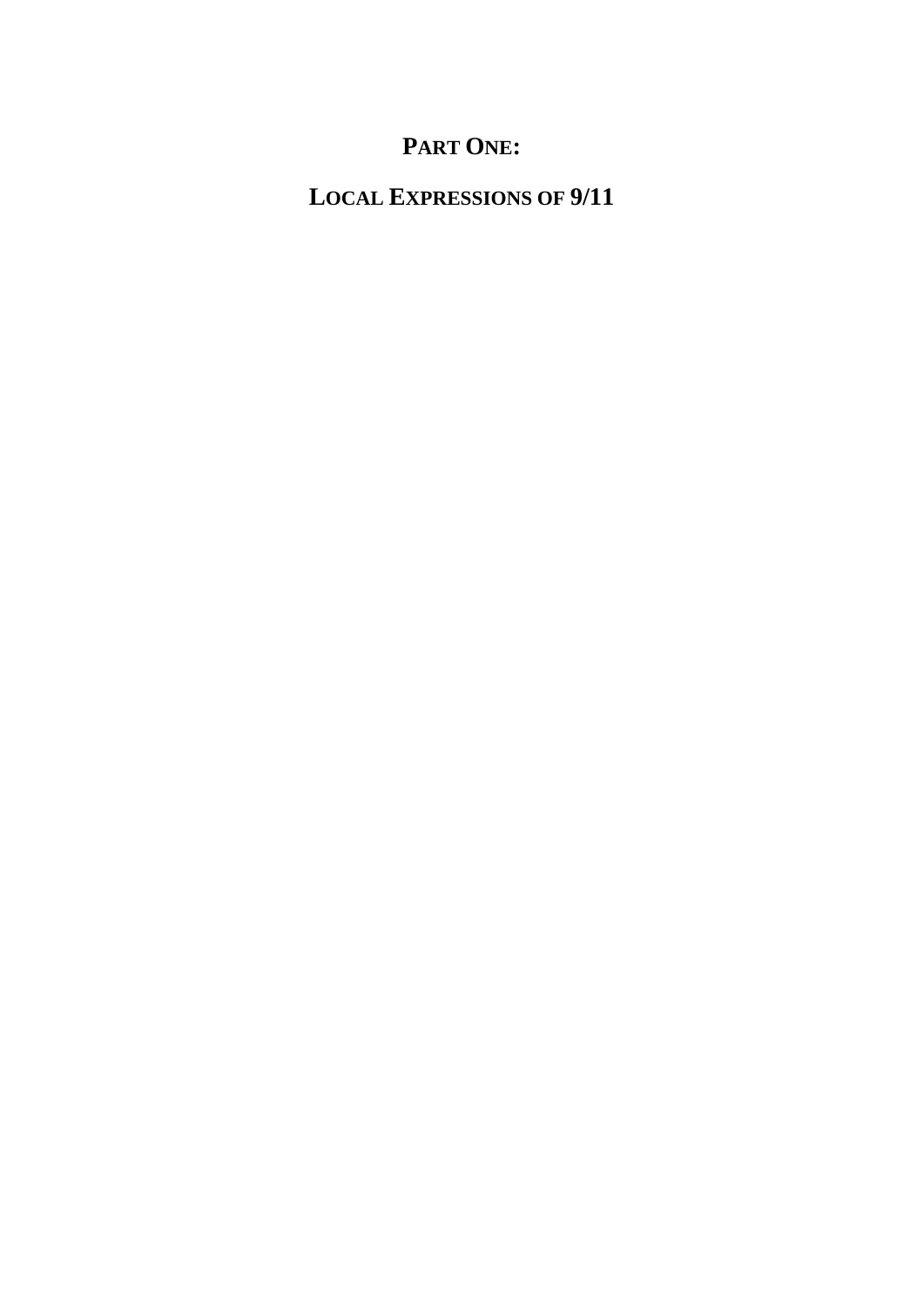## CHAPTER ONE

# REVISITING THE HEARTBEAT OF NEW YORK JOANNE ROBERTSON-ELETTO

In this essay, I revisit a piece written more than a decade ago, entitled "Listening to the Heartbeat of New York: Writings on the Wall" (2003), to discuss the lens and interpretive stance I used to view the literacy events that followed the attack on the Twin Towers on 9/11. I explore the layers of meaning accumulated over the past ten years as I again experience and become entangled with the images of life interrupted, buried, and frozen in time. The reflexive and transactional nature of constructing and negotiating meaning become revealed as new themes emerge, such as the role of spontaneous writing, the resiliency of purpose, and the permanency of the written word, as well as the new literacy events that continue to take place in the "footprints of the Twin Towers."



Fig. 1.1 The World Trade Center after the Attack (Photo courtesy of a New York City firefighter)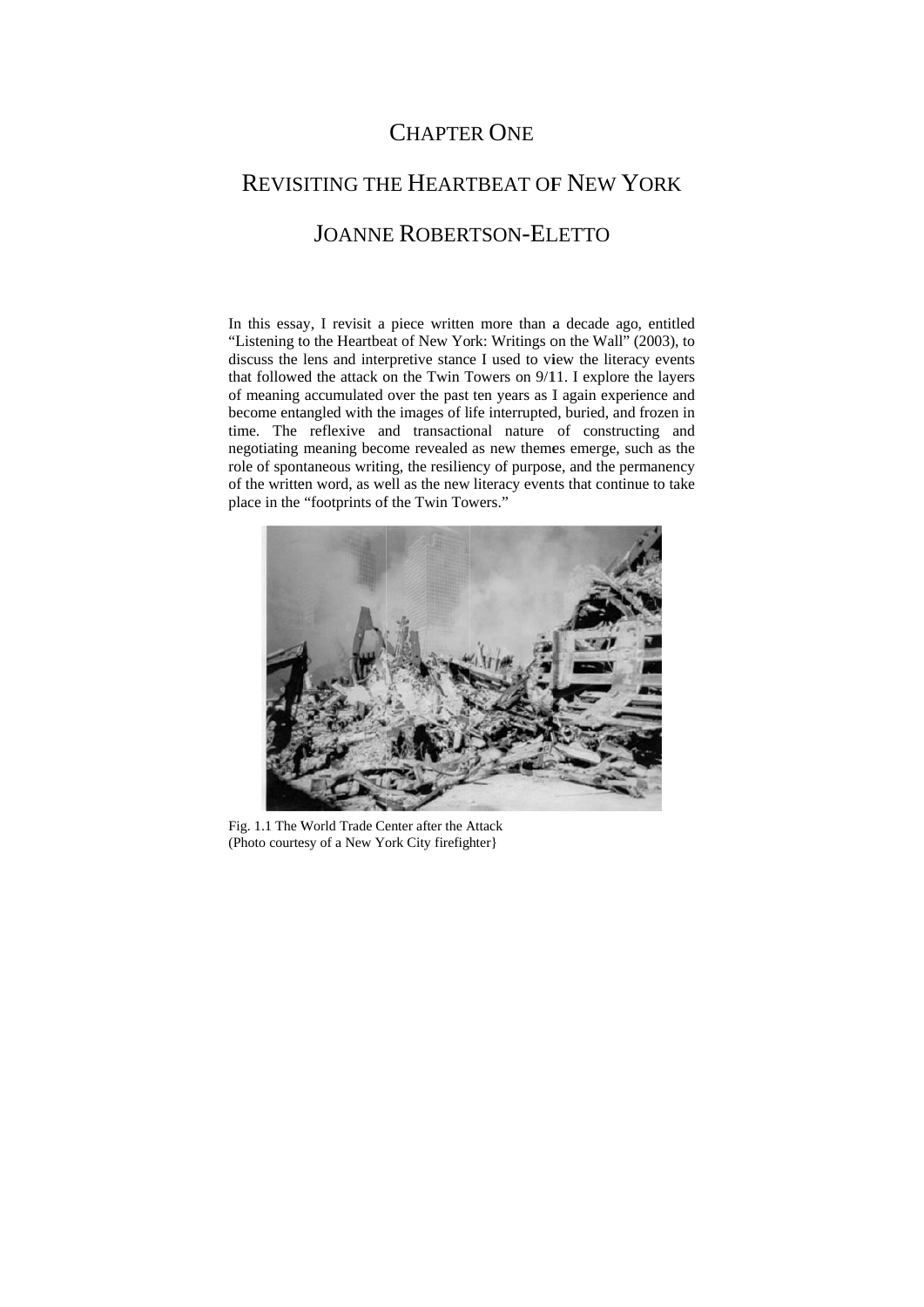### **Introduction "Strong spirits never break"**

It is over a decade later, and once again I am asked to tell the story. As before, I strive for accuracy of representation when describing the literacy events that occurred in Lower Manhattan during the weeks following 9/11. I am mindful that reader and text are never separate entities, and for the second time I find myself entangled with the visual images and writings as I process them anew.<sup>1</sup> I realize that while documenting and interpreting the artifacts in 2001, I was concurrently experiencing history. The discovery of their story was, and continues to be, a discovery of my own.2

Therefore, as I re-visit "Listening to the Heartbeat of New York," I acknowledge the personal nature of my interpretations of the photographs, images, and messages left on the walls. A "born and bred" New Yorker, I make no claims to objectivity. I believe that writing plays a powerful role in the mediation of human experience. My goals for this piece are heuristic. That is, I strive to enable readers to appreciate the ways writing was purposefully used in response to the terrorist attacks of 9/11, and woven into the very fabric of daily life. As before, collected writings are interspersed throughout the narrative to give them voice. Here is an example of the message inscribed on a flag honoring police officers who died on September  $11^{th}$ .

To all the boys. Heaven has one hell of a team.

God Bless America

-

We didn't ask for this fight but we will finish it now.

I am not surprised to find new dimensions to the original "heartbeat." For the way I view the world has been transformed. Consequently, new themes emerge from the original artifacts. I now appreciate the role of spontaneous writing as a system of communication to maintain personal and cultural identity in a time of uncertainty. They wrote to honor, grieve,

<sup>&</sup>lt;sup>1</sup> John Dewey and Arthur Bentley, *Knowing and the Known* (Boston, Mass.: Beacon, 1949) and Louise Rosenblatt, *The Reader, the Text, and the Poem*  (Carbondale: Southern Illinois Press, 1978). 2 Norman K. Denzin,"The Art and Politics of Interpretation" in *Collecting and* 

*Interpreting Qualitative Materials,* edited by Norman K. Denzin and Yvonna S. Lincoln (Thousand Oaks, Cal. : Sage, 1998), pp. 313-44; and Susan Krieger, *Social Science and the Self: Personal Essay as Art Form* (New Brunswick, N.J.: Rutgers University Press, 1991).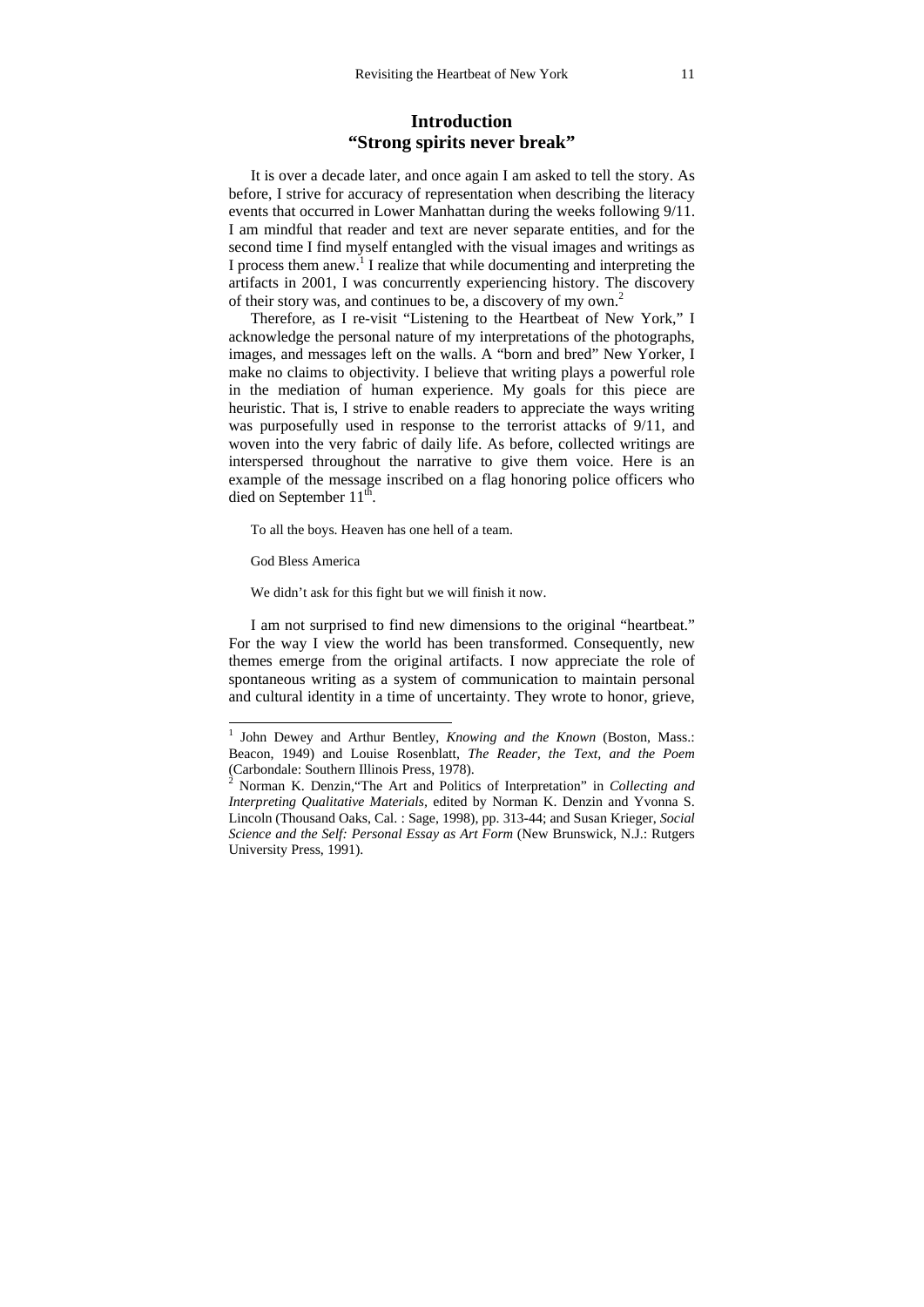Chapter One

and remember. They wrote to give purpose to their lives. They wrote to sustain themselves. They wrote to express feelings that might otherwise go unexpressed. They, and I, wrote to know who we were.

We will not be intimidated. We will be strong in love.

Senseless, BUT NOT IN VAIN. We love you all. God Bless.

### **Ten Year rs Ago**

The air was still toxic and smoke-filled when the university called us back. I was teaching "Literacy and Research," a graduate methods course, and most of my students were novice teachers. We had just completed our first class the weekend before  $9/11$ . Now, just three weeks later, I was driving through Lower Manhattan on my way to the Varick Street campus. It was in close proximity to the smoldering ruins of Ground Zero. Immediately I was struck by the signage posted everywhere. There appeared to be no free standing wall space devoid of a written plea, prayer, or message. Makeshift banners hung from fire escapes, notes clung to fences, pictures and messages were affixed to walls, fences, and lamp posts. Just like the mythological Phoenix, writing had been reborn from the ashes.



Fig. 1.2 Typical Sidewalk Memorial Constructed Near Ground Zero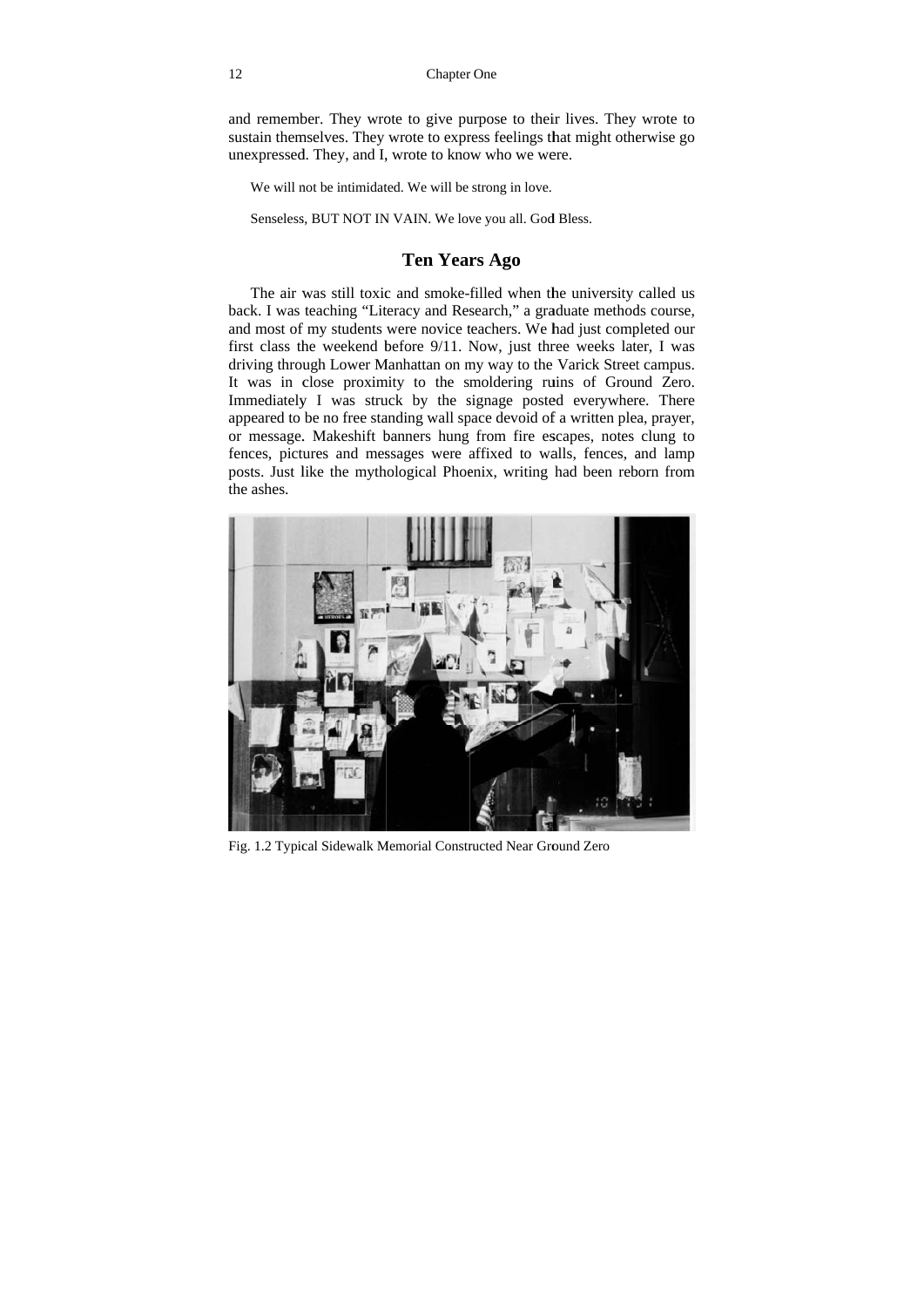Hate the enemy—the enemy is hate.

The spirit of the World Trade Center is giving us the energy to rebuild this great city. Thank you!

We will not be defeated! Our thoughts and prayers are with you.

I could see the desperation in the way every resource was summoned into action. The public, private, past, and present intersected in sidewalk memorials. Vibrant faces smiled back at me, forever frozen in time. Transfixed by the photos, I could not gaze away. This could have been my twenty-eight year-old son, who was working near that area. He could see the towers collapse from his office windows. On that day, he walked from Lower to Midtown Manhattan to find his uncle. I remember those agonizing hours when I could not reach him. All cell phone service had been cut off.

Sylvia Grider writes about ways memorials enable people to "come to grips" and feel less hopeless in a numbing situation they cannot change. She writes that "placing a memento at a shrine is an act as sacred and comforting as lighting a candle in a church altar."<sup>3</sup> And, as long as a loved one's photo remained in that place, they were not truly lost or missing. Here is an example of a letter found in the subway commenting on the reactions that placing such mementos induced.

My name is Marc, and my friend Joey worked on the 105<sup>th</sup> floor of No 1 WTC. After  $9/11$  I put his "missing" flyer all over the streets of this changed city, choosing spots as if I were painting graffiti, looking for the best light, the easiest places to see my friend's face. At 26<sup>th</sup> and Lex, next to the Armory, strangers were nice to me saying, "I hope you find your friend." I just thanked them and kept looking for more places where Joey's smile would catch people's eyes.

Surprisingly, most of the students were there when I arrived for our second class. They were determined to complete the coursework despite it all. We talked for a long time about the ways we could accomplish this, in light of all we had just experienced. Our lives were in crisis, and a "business as usual" mindset was antithetical to everything I believed as a teacher. So, I took a chance. I asked the students to share their impressions about the profusion of written messages posted around the university, and how they might relate to the constructs of literacy, situated practice, and

 3 Sylvia Grider, "Spontaneous Shrines: A Modern Response to Tragedy and Disaster," *New Directions in Folklore* 5 (2001): 1-10, p. 2.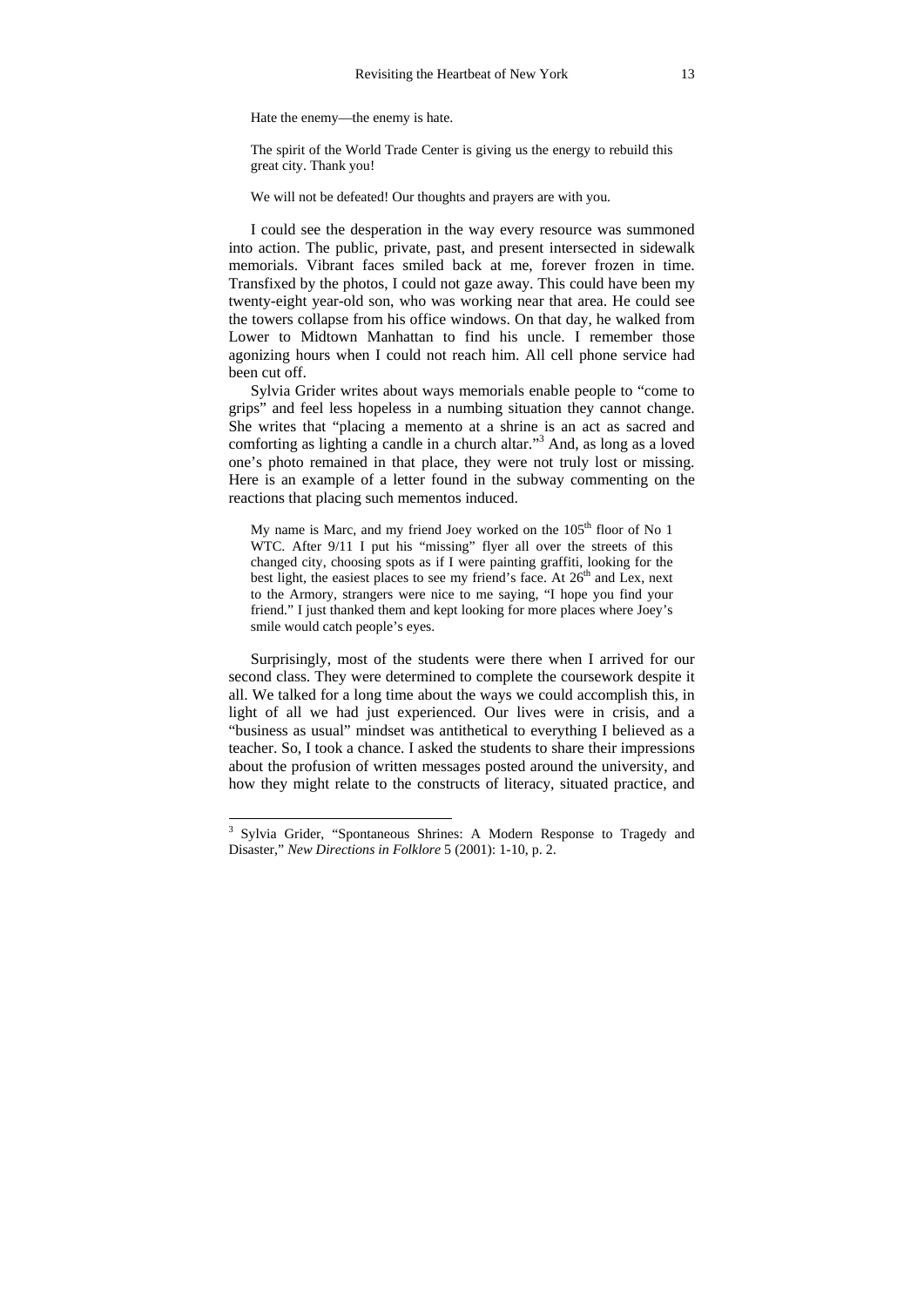ethnography, all listed on their syllabus. Together, we conceived a more mindful approach for our scholarship that semester. We would assume the stance of qualitative researchers, and actually venture outside the following week to record and photograph the self-generating and organic literacy event that was occurring just around the corner. We would face our fears, learn to look more closely, and use our sociocultural theory of literacy to inform our observations about the text generation in Lower Manhattan. Two students who expressed trepidation, but wanted to participate in our ethnographic exploration, began to search cyberspace for additional postings.

Even heroes cry, from the ashes we will become even stronger.

We will fight and win in your honor!

### **Looking Through Smeared Lenses**

I remember how our eyes began to tear during that first day outside. The air quality was poor, but in an effort to normalize routines city officials had not informed the public. I felt protective of my students and very inadequate to support or even protect them should something happen. We were all emotionally fragile. Terror had come into our lives accompanied with a sense of vulnerability. So, naturally I would secondguess my plan. A police officer stationed there, perhaps sensing our mood or curious about the intent of our actions, wanted to know why we were taking photographs and writing notes. Afterwards, he seemed satisfied, and shared that they referred to the area as "The Dead Zone." However, there was one section of this zone that was teeming with activity, and that place was Nemo's. Here, only footsteps away from our campus, was the place I would document New Yorkers' and others' private and collective expressions of sadness, resiliency, solidarity, and community. These sentiments come through poignantly in this icon and message received from an anonymous sender via America Online on December 4, 2001.

A candle loses nothing by lighting another candle. ( ) This candle was lit on the  $11^{th}$  of September, 2001— Please pass it on to your friends & family, so that it [] may shine all across America.  $\Box$  $\Box$  $\Box$  $\Box$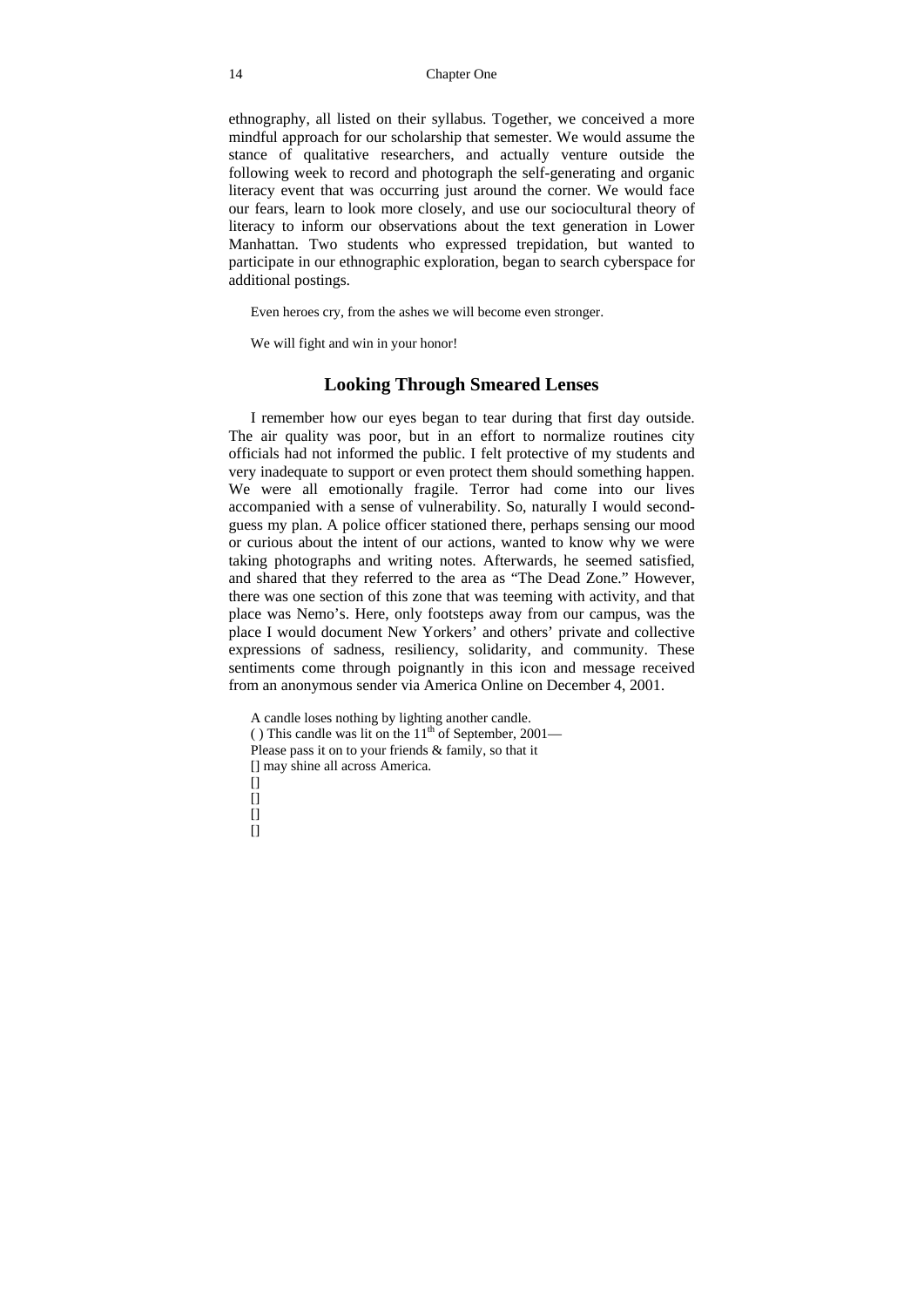Nemo's clothing store was transformed into a respite station for the exhausted, yet tireless, firefighters, police officers, and medical personnel in search, recover, and containment efforts at Ground Zero.<sup>4</sup> There, they could get a hot meal, take a needed rest, recharge, and talk with other first responders. Placed in front of Nemo's were plywood panels, pens, and post-it notes, which they encouraged us to use to "tell our story" to the world. As panels became filled to capacity, they were immediately replenished. . I wondered what would happen to th hem, as they were not removed but just stacked behind one another. I tried to quickly copy down as many of the notes as possible, without making judgments. This moment could not be lost. I wanted to preserve the messages to describe the impact of 9/11 upon our cultural sensibilities and affirmation as a people. So, I scrupulously gathered them up, like the petals of a wilting flower. But I was far from detached, and naïve to think I could be. Throughout the entire process of reading, writing, and experiencing the messages, I was emotionally engaged. The messages became living, breathing entities with palpable heartbeats that resonated with my own, as in this one.

And yet, l look at all this L LIFE.



Fig. 1.3 Nemo's Respite Station Close to Ground Zero

-

-

-

<sup>&</sup>lt;sup>4</sup> As I drafted this essay in May 2012, it was also the tenth anniversary of the day they stopped search and rescue efforts at Ground Zero. In 2013, parts of the plane's fuselage were recovered in Lower Manhattan.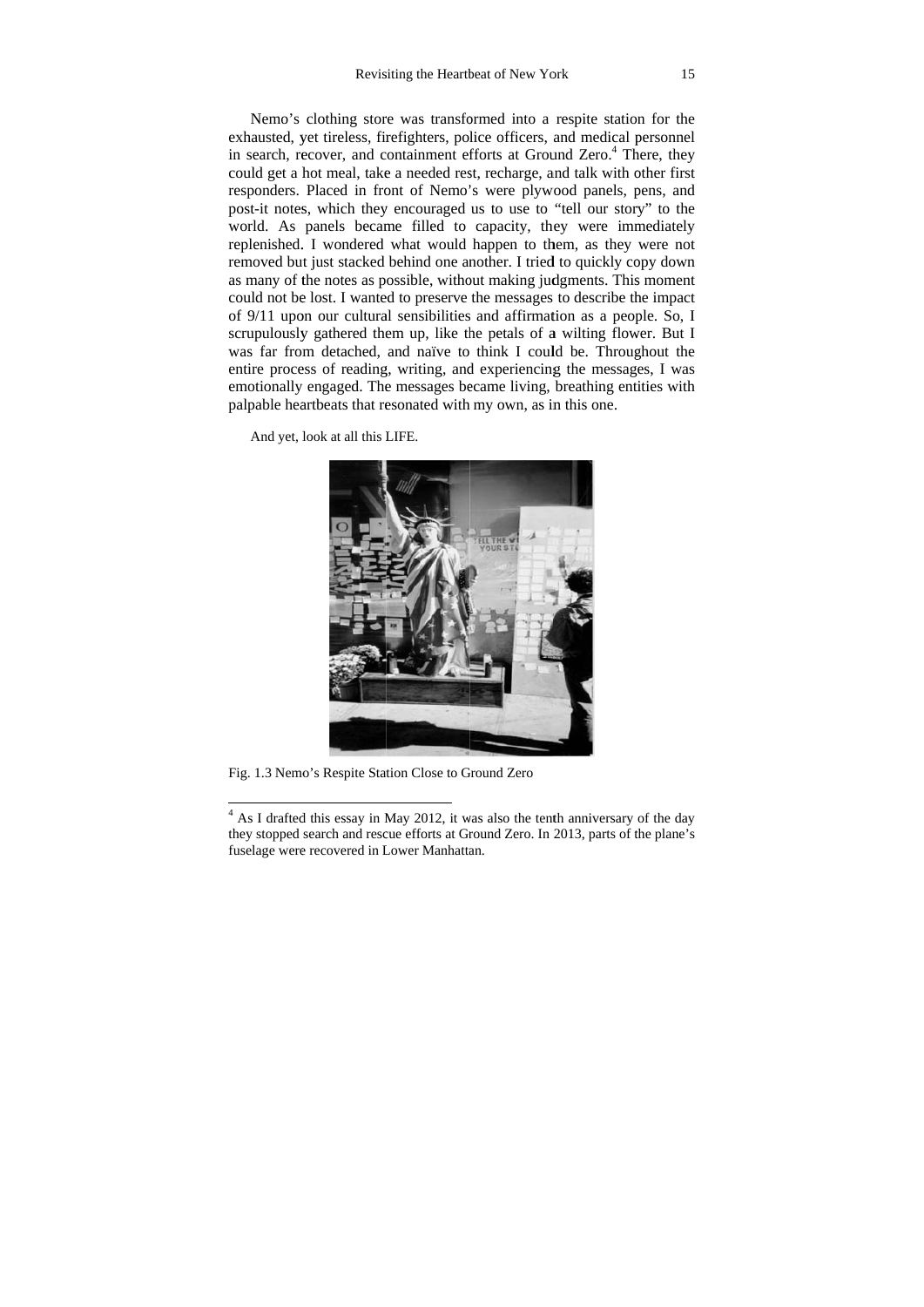Fear of them! Fear of us!

Looking at my analysis more than a decade later, I only captured as Jacques Derrida would describe "traces and erasures" of the mosaic of thoughts.<sup>5</sup> He points out that no element can function as a sign without referring to another element which might not be observable. For me, that element was discourse. It shaped both the tone of the writings, and the social practices that contributed to their import.<sup>6</sup> A broader conceptual framework of semiotics, a linguistic-based social theory, is therefore the lens through which I focus this analysis. For, literacy practices are always situated within broader social and ideological contexts.<sup>7</sup> Language, and language use, is essential to the development of thinking and of self. $8$  It shapes our thought, and our thoughts shape culture. After 9/11, writing was spontaneously used to develop, confirm, situate, and represent to others personal and national feelings of identity.

Look! You only caused us to unite. Our country is now stronger than ever.

It's no(t)w our war!

Every time I have Irish money, I'll think of you.

No one takes away the spirit and courage of NY & the USA.

I Pray.

l

<sup>5</sup> Jacques Derrida, *Positions,* translated by Alan Bass, (Chicago, Ill.: The University of Chicago Press, 1981).

<sup>6</sup> James Paul Gee, *An Introduction to Discourse Analysis: Theory and Method*  (New York: Routledge, 2005).

<sup>7</sup> David Barton, *Literacy: An Introduction to the Ecology of Written Language*  (Malden, Mass.: Blackwell Publishing, 1994 [2007])

Mikhail Bahktin, "Discourse in the Novel," in *The Dialogic Imagination*, edited by Michael Holquist and translated by Caryl Emerson, (Austin: University of Texas Press, 1981), pp. 259-422; and Lev S. Vygotsky, *Mind in Society: The Development of Higher Psychological Processes,* edited by Michael Cole, Sylvia Scribner, Ellen Soubermann, and Vera John-Steiner, (Cambridge, Mass.: Harvard University Press, 1978).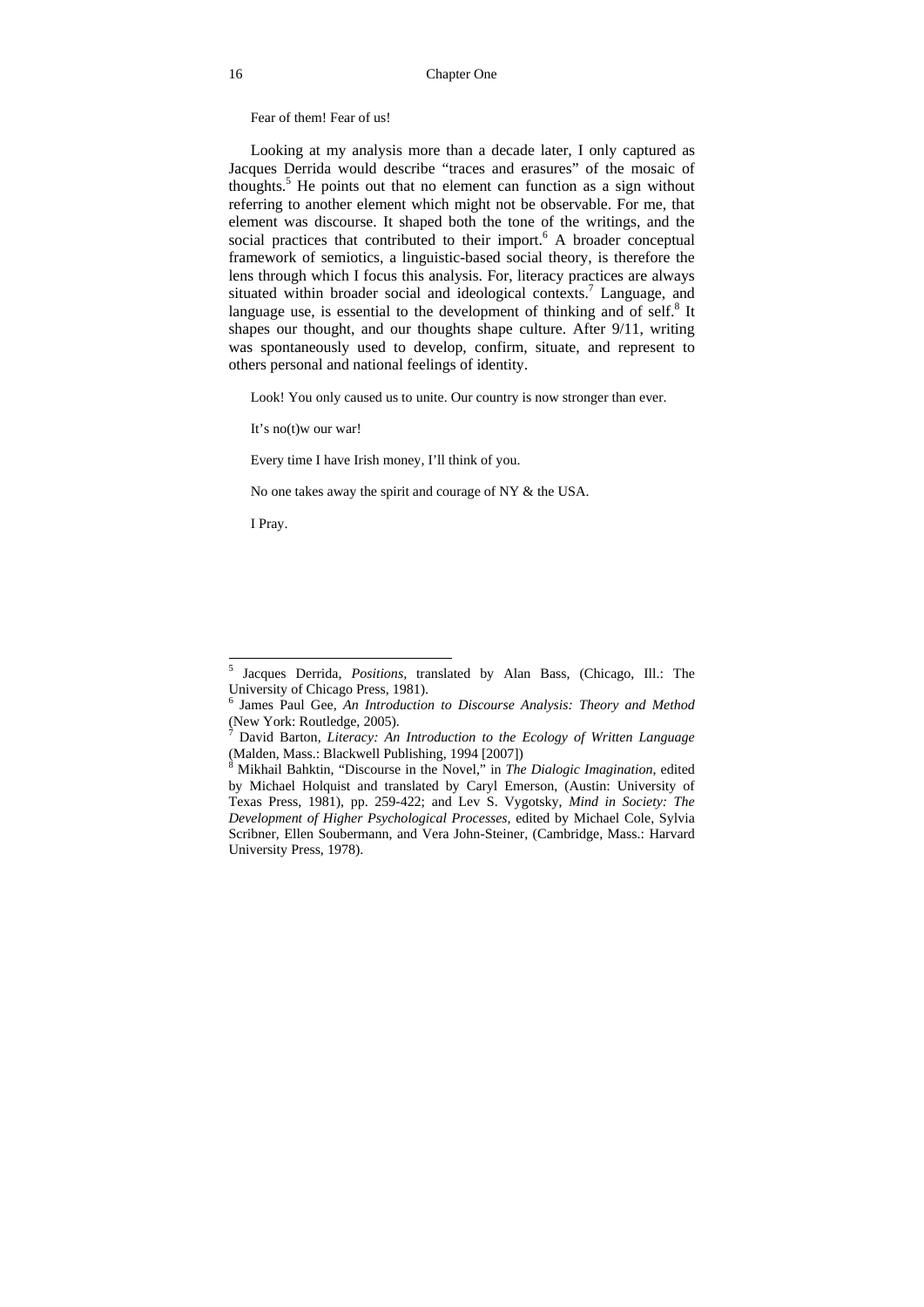

Fig. 1.4 One of the Many Plywood Panels Filled with Notes and Messages

As if on a pilgrimage, people came to Nemo's to see what had been written, as seen above in two selections, or to add a note of their own. In doing so, knowledge was constructed, re-constructed, mediated, and expressed. So many collective feelings filled the small space of the post-it notes. I am reminded of Ferdinand de Saussure's writings about "langue et parole," and the arbitrary nature of the written word. The surface structure of the messages was simplistic, but their deep structure was not.<sup>9</sup> The brief jottings only alluded to the massive grief, shock, and terror that lay beneath the surface of our public sensibilities. As Norman Denzin recently<br>stated "the global is always local."<sup>10</sup> We didn't realize the historical stated, "the global is always local."<sup>10</sup> We didn't realize the historical

l

l

l

<sup>&</sup>lt;sup>9</sup> Ferdinand de Saussure, *Course in General Linguistics*, translated by Roy Harris, The Philosophical Library Inc., 1959 [1998]).

<sup>(</sup>New York: The Philosophical Library Inc., 1959 [1998]).<br><sup>10</sup> Norman Denzin's introductory remarks at the Eighth International Congress of Qualitative Inquiry, May 17, 2012, Champaign-Urbana, Illinois.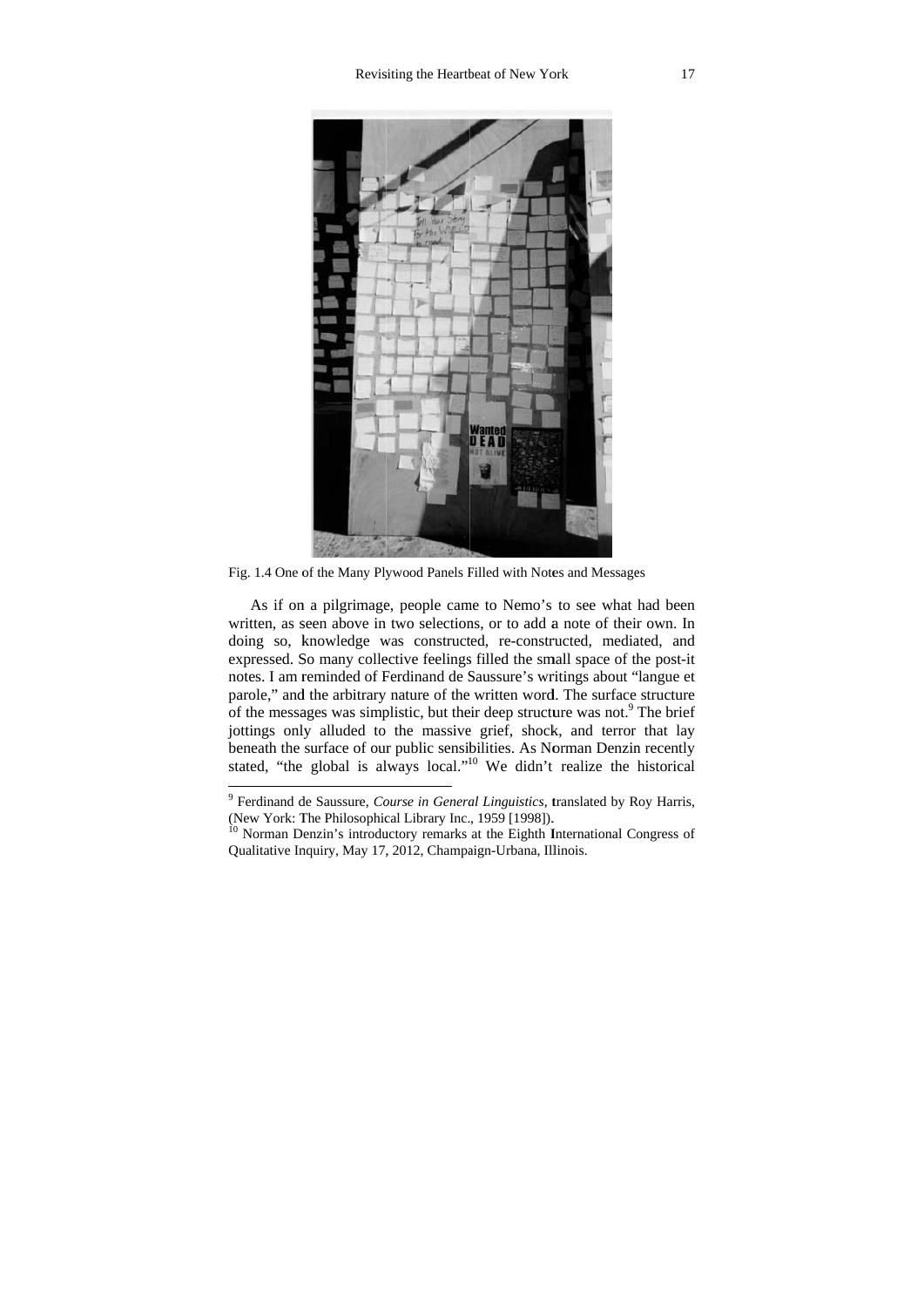significance, but the photographs and writings we collected documented the ways a sense of solidarity and brotherhood evolved, despite the disruption, disconnection, and devastation of  $9/11$ . As I look at the past through the lens of the present, I wish I had noticed the placement of the postings. Did one note lead into another? Were contrary thoughts expressed? Instead of fragments, I wish I had seen the whole.



Fig. 1.5 My Students Reading the Notes Posted Outside Nemo's

All Gave Some, Some Gave All. For Engine Company 4.

Flags may change, but we all wear the common flag of humanity, and so we must show our patriotism as humans, as beings, as existing entities.

I was born here. I grew up here. I moved to Chicago but you always remained a part of me and now I know why—this is still the most special place on earth. I am so proud of you taking care of each other and getting through with style. I miss you and love you more than ever.

I was moved by the postings, and the journal entries my students wrote in response to 9/11. Their personal reflections, scribed immediately after our walks outside, were a window into their thinking and my own. Writing became a way to revisit our self-identity, to question our belief systems,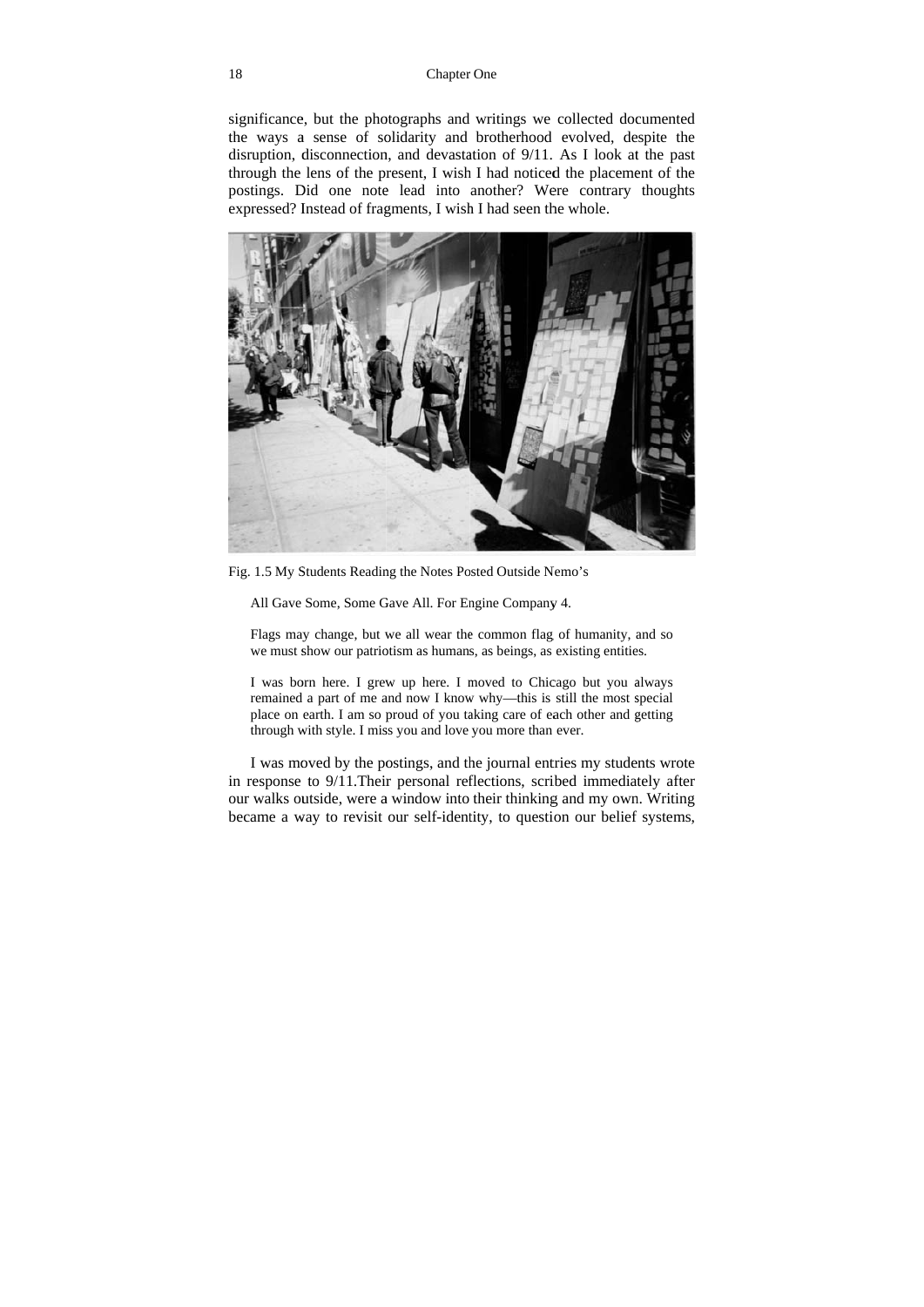and to discover those undercurrents of thinking that might have pushed to the boundaries of our consciousness. Here are some examples.

Losing one of my best friends has changed/shaped my life forever. Talking about HOPE I don't see that right now. I only see SADNESS! I had to make the flyer for Jenn so I see that side of how people let their emotions out. At the time of the flyers I put my heart to the side and let my mind take over. To write MISSING was the hardest part to describe her. But I feel the worst part is seeing her constantly around the neighborhood with MISSING on top. Is this my friend—are these my words—is this real?

…We must look to see what this representation means. Do we know of others' pain in other lands? Do they have these words on the wall? Did we care before it was 'no(t)w our war?" Yes, there is hope abounding out there on the walls. But for me, it is about what is not being said—or hasn't been reflected upon before.

I found the quotes to be very moving and powerful. They helped me to feel safe, to know that I was not alone with my feelings. Many people share the same fears and concerns. It is what joins us together as a people and as Americans.

Reading the writing from the WTC makes you see the stories. Individuals come to life even though you have never met them. The writing and reading have been a healing process. Listening to the eulogies, the power of storytelling at memorials has given life to lives that have been lost.

…While so many people posted their thoughts and feelings on the wall for all to read, I couldn't find the right words for myself to post. I felt more comfortable reading others' words and connecting to complete strangers who were feeling similar emotions to myself.

As my students and I experienced, processed, and analyzed the 9/11 writings together, we engaged in a self-reflexive, interpretive, and interactive process that enabled us to reflect critically upon our experiences and to be truly present in the moment. We were heartsick and drowning in fear. Writing was the gift we gave ourselves. Sharing our stories, like the writers who posted in Lower Manhattan, was the way we resisted, reinvented, and reclaimed our lives.

Rachel Naomi Remen writes about story: "Often in crisis we stumble on our wholeness and our real power…Trapped though it may be, it can be called upon for guidance, direction, and most fundamentally comfort. It